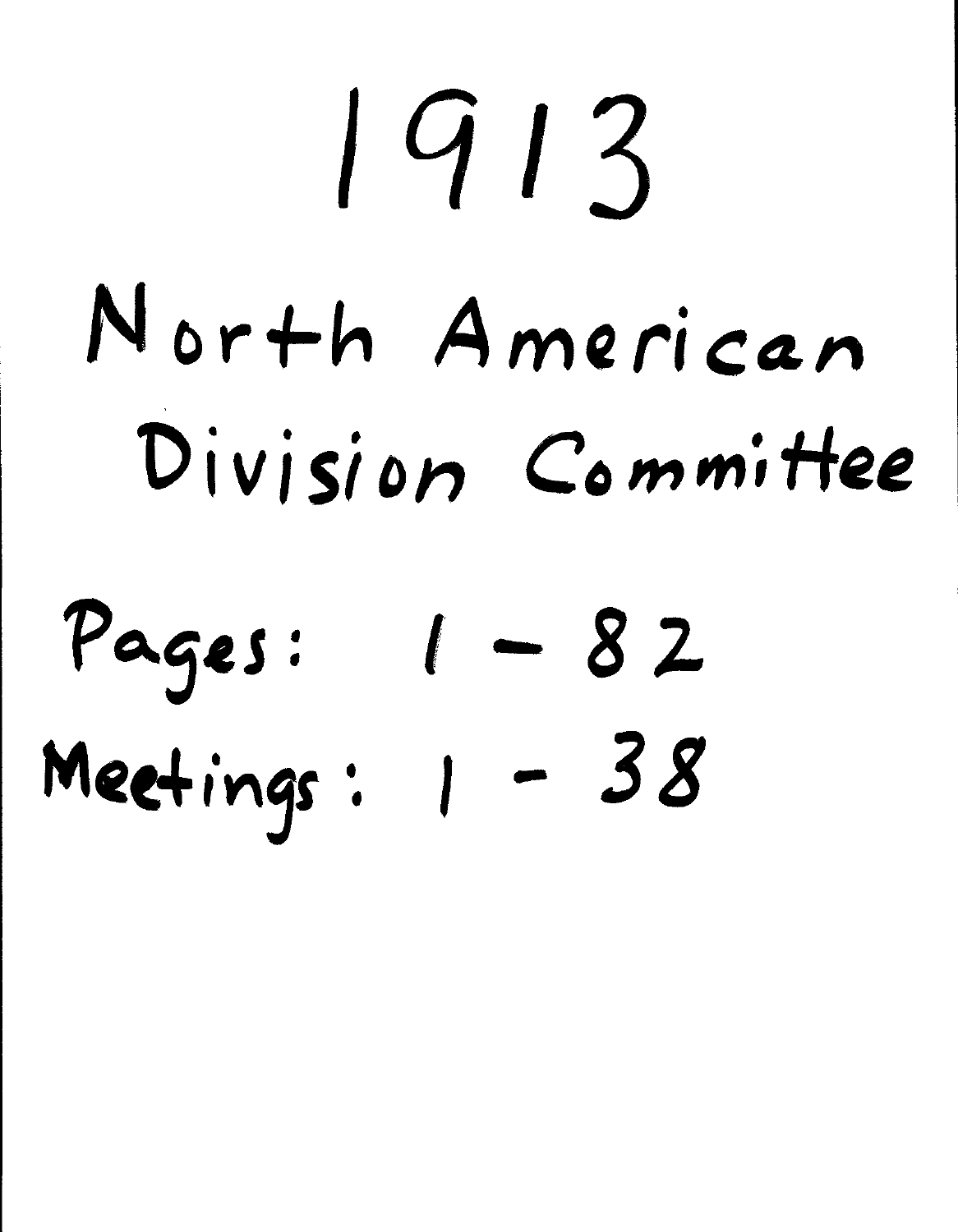## FIRST MEETING EXECUTIVE COMMITTEE NORTH

#### AMERICAN DIVISION CONFERENCE

#### \*\*\*\*\*\*\*\*\*

P R E S E N T:

I. H. Evans, 0. A. Olsen, C. W. Flaiz, G, F. Watson, W. B. White, Charles Thompson, M. N. Campbell, E. E. Andross, C. B. Stephenson, B. G. Wilkinson.

The question of the full organization of the Division Conference was considered, and it was

VOTED, That we have a secretary of the Religious Liberty Department.

VOTED, That if consistent, the nominating committee select the corresponding secretary of the General Conference as Sabbath-school secretary of the North American Division, leaving the Executive Committee of the North American Division to solect an assistant.

• VOTED, That we have a secretary of the Educational Department.

VOTED, That we establish and maintain a Young People's Department.

VOTED, That we establish and maintain a'North American Division Foreign Department.

VOTED, That we establish and maintain a Negro Department.

partment, VOTED, That we establish and maintain a Medical De-

VOTED, That we maintain a Publishing Department.

I. H. Evans, Chairman, B. G. Wilkinson, Sec. pro tem.

I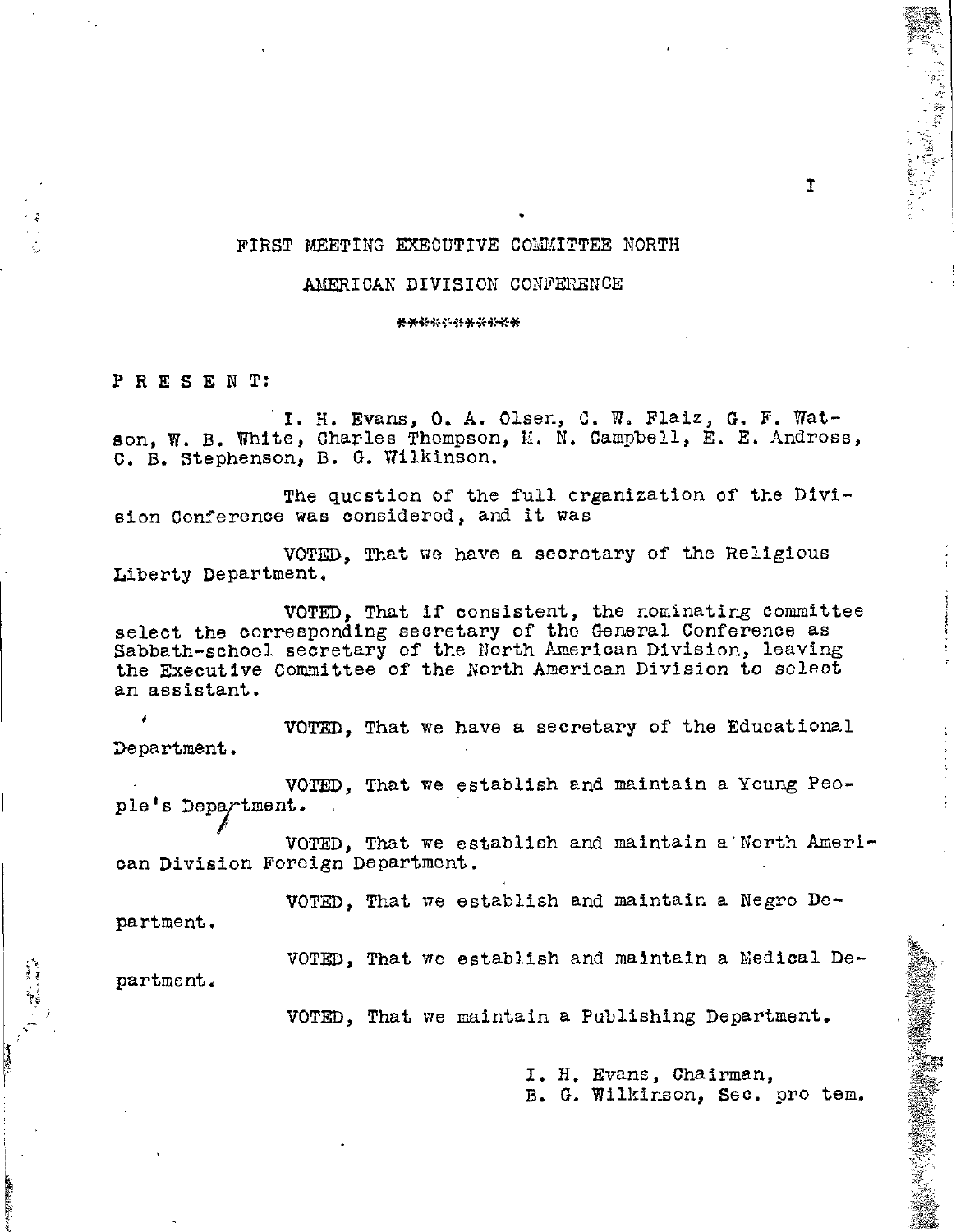## SECOND MEETING EXECUTIVE COMMITTEE NORTH

#### AMERICAN DIVISION CONFERENCE

#### \*\*\*\*\*\*\*\*\*\*\*

Some further suggestions were made in the preliminary work of organizing the Division Conference.

VOTED, That, if possible, we secure Elder W. T. Knox as treasurer of the North American Division Conference.

VOTED, That the chairman appoint a committee of two to act with himself to interview Elders Daniells, Spicer, and Knox to see if arrangements can be made to secure Elder Knox as treasurer of the North American Division Conference. The following persons wore named as this committee: I. H. Evans, 0. A. Olsen, C. 'W. Flaiz.

VOTED, That we suggest to the nominating committee the name of Elder G. B. Thompson as secretary of the North American Division Conference.

VOTED, That we suggest to the nominating committee the name of Elder O. A. Olsen as secretary of the General Foreign Department.

VOTED, That the chair appoint a committee of three to confer respecting the secretaryship of the German Department. C. W. Flaiz, O. A. Olsen, and W. B. White were named as this committee.

VOTED, That we suggest to the nominating committee the name of Dr. H. W. Miller as secretary of the Medical Department.

VOTED, That the chairman, 0. A. Olsen, C. W. Flaiz, and Charles Thompson meet with the officers of the General Conference and submit for counsel the above recommendations.

> I. H. Evans, Chairman, B. G. Wilkinson, Sec. pro tem.

2

 $\label{eq:1} \begin{split} \mathcal{L}_{\text{in}}(\mathcal{L}_{\text{in}}) = \mathcal{L}_{\text{out}}(\mathcal{L}_{\text{in}}) \end{split}$ 

 $\begin{array}{c} \star \\ \star \\ \star \end{array}$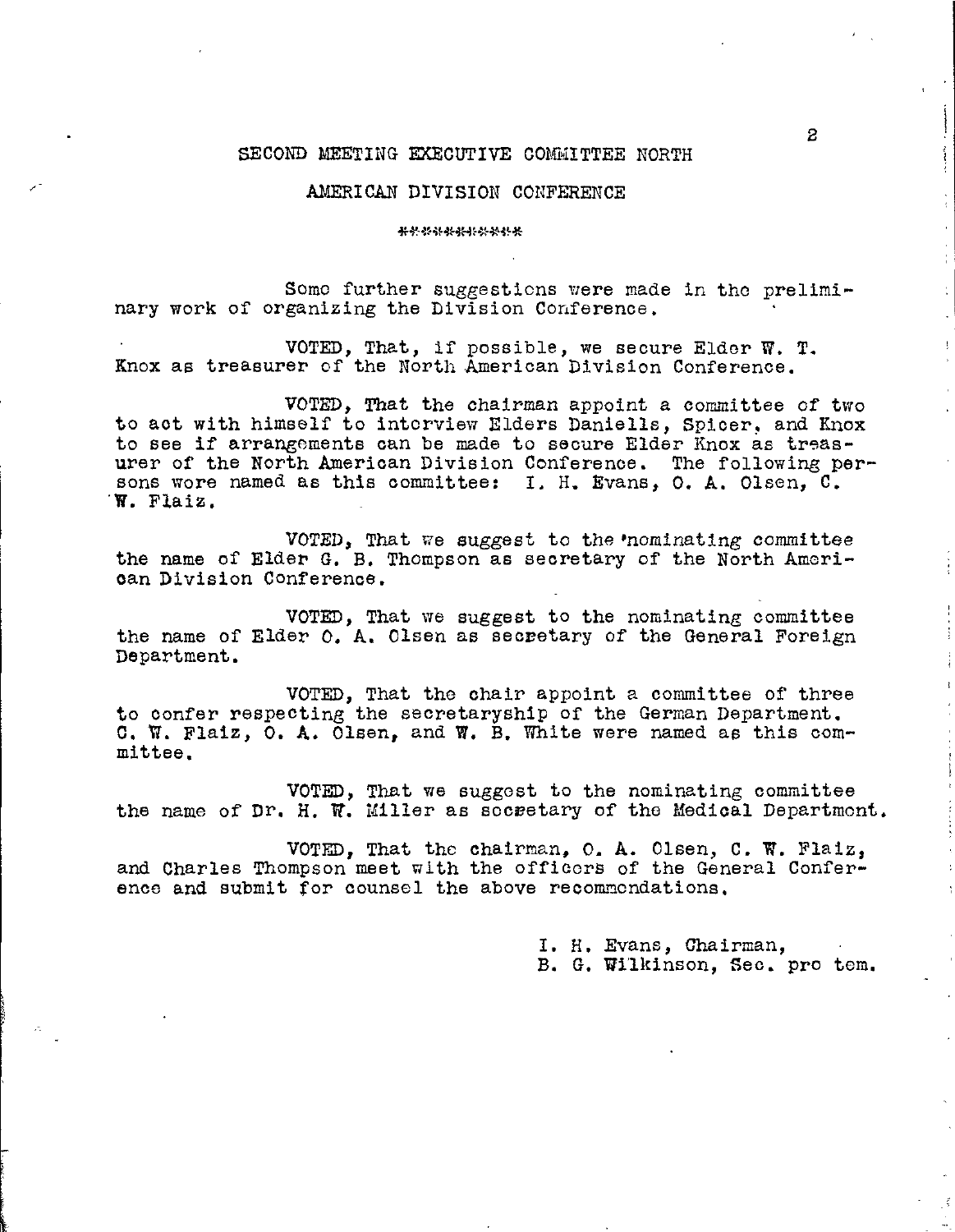## THIRD\_ MEETING EXECUTIVE COMMITTEE NORTH

#### AMERICAN DIVISION CONFERENCE

#### Held in the Foreign Mission Seminary

## June 4, 1913

\*\*\*\*\*\*\*\*\*\*

## PRESEN T:

I. H. Evans, W. W. Prescott, B. G. Wilkinson, Allen Moon, C. B. Stephenson, H. W. Miller, V% A. Ruble, Watson, Charles Thompson, E. E. Andross, H. S. Shaw, J. H. Schilling, G. F. Haffner, L. Christian, O. A. Olsen, C. S. Longacre, M. N, Campbell, G. B. Thompson, L. M. Bowen, E. T.- Russell, C, W. Flaiz, W. B. White, S. E. Wight.

Prayer by J. H. Schilling.

CAMPMEETING HELP:

meeting. ' VOTED, That I. H. Evans attend the Wisconsin camp-

,VOTED, That G. B. Thompson and F. H. DeVinney attend the campmeetings at Rome, N. Y., and Lowell, Mass.

VOTED, That A. 0, Danielle and W. C. Hankins attend the campmeeting at Allentown, Pa.

VOTED, That O. A, Olson attend the campmeetings in the Northern Union Conference; also the Saskatchewan and Alberta meetings.

VOTED, That G. F. Haffner attend the campmeetings in the Northern Union Conference, and that the matter of securing help for the Germans in the campmeetings of the North Pacific Union Conference be referred to Elders Haffner and Flaiz.

VOTED, That C. I,. Butterfield attend the Minnesota campmeeting.

VOTED,, ThatE. T. Russell and G. A. Grauer attend the Manitoba campmeeting.

VOTED, That C. S. Longacre and W. C. Hankins attend the Eastern Canadian campmeeting.

I. H. Evans, Chairman,

G. B. Thompson, Secretary.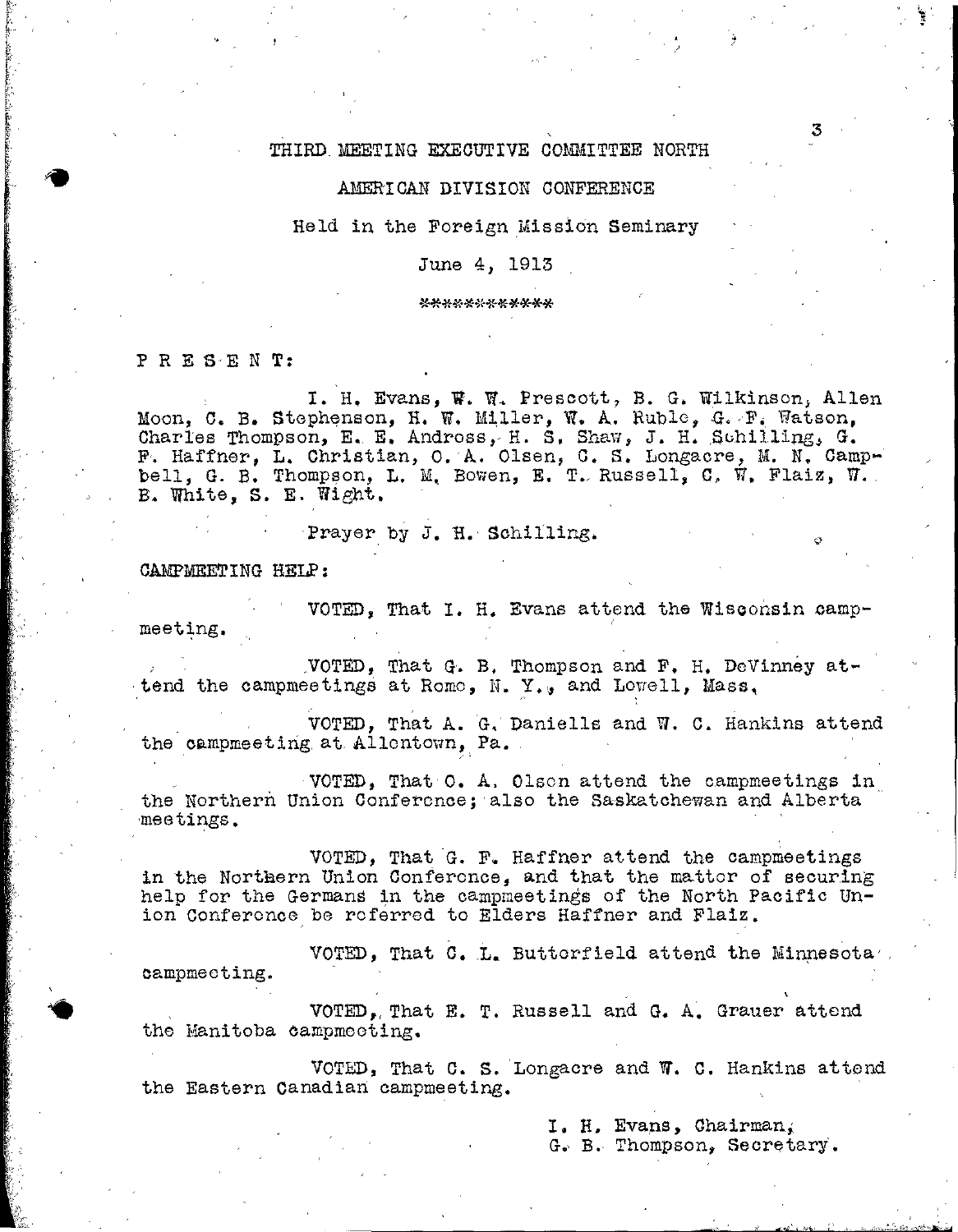## FOURTH MEETING EXECUTIVE COMMITTEE, NORTH

4

#### AMERICAN DIVISION CONFERENCE

June 4, 1913 - 7 P. M.

\*\*\*\*\*\*\*\*\*

Prayer by I. H. Evans.

CAMPMEETING HELP:

The matter of selecting help for the campmeetings was further considered, and it was

VOTED, That W. A. Spicer and L. V. Finster attend the first four campmeetings in the North Pacific Union Conference, and the first two meetings in the Pacific Union Conference.

VOTED, That I. H. Evans attend the Southern California and Western Washington campmeetings.

VOTED, That J. S. James attend the Iowa, South Dakota, Missouri, Nebraska, and Northern Illinois campmecting.

VOTED, That Charles Thompson attend the North Michigan oampmeeting.

VOTED, That G. B. Thompson attend the Columbia,Union Conference campmeetings to be held in August,

VOTED, That I. H. Evans attend the Iowa) Northern Illinois, and Indiana oampmeetings.

VOTED, That  $\overline{\mathbf{W}}$ . A. Spicer attend the Southern Illinois, East, and West Michigan campmeetings.

VOTED, That Doctor Miller attend the campmeetings in the Lake Union Conference which will be held in August.

VOTED, That 0. Montgomery and C. B. Stephenson attend the campmeetings in the Southeastern Union Conference.

VOTED, That F. M. Wilcox and W. T. Knox attend the campmeetings in the Central Union Conference.

VOTED, That H. R. Salisbury attend the, campmeetings in the Southern Union Conference.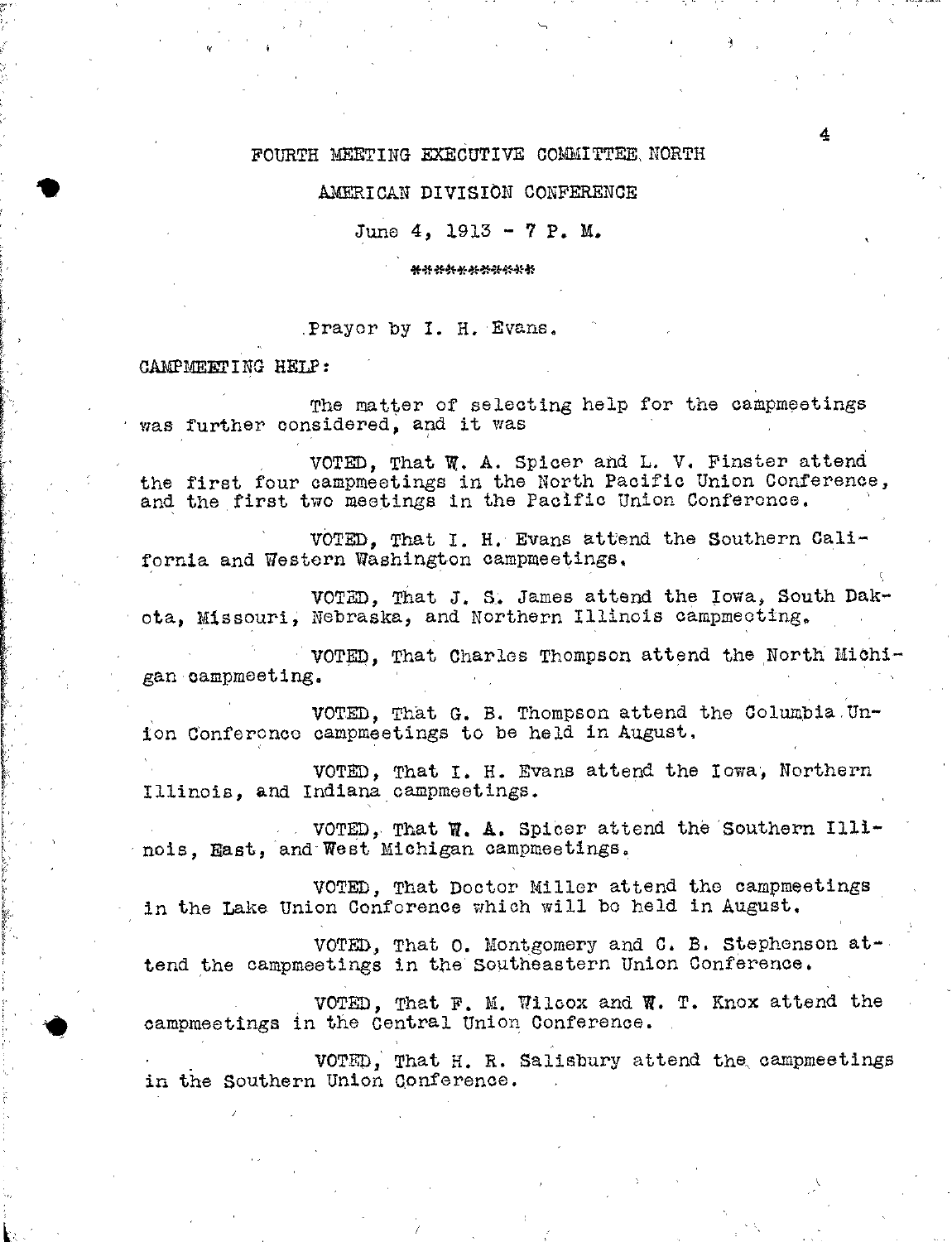## MEADE MACGUIRE.

VOTED, That Meade MacGuire attend the campmeetings in the North Pacific Union Conference in the interests of the young people's work.

M. S. REPPE:

VOTED, That M. S. Roppe attend the campmeetings in the North Pacific Union Conference in the interests of the Scandinavian believers.

MISS DELLA BURROWAY:

VOTED, That Miss Della Burroway attend the Ontario, Canada, campmeeting.

MEDICAL MEETINGS:

VOTED, That the Medical Department arrange for special meetings in the interests of the health and temperance work at the various local campmectings, and that the local conferences be asked to cooperate with the Medical Department in this work.

PROFESSOR ANDREASEN:

VOTED, That Professor Andreasen, of the Danish-Norwegian Seminary, be invited to attend the Wisconsin campmeeting.

I. H. Evans, Chairman,

G. B. Thompson, Secretary.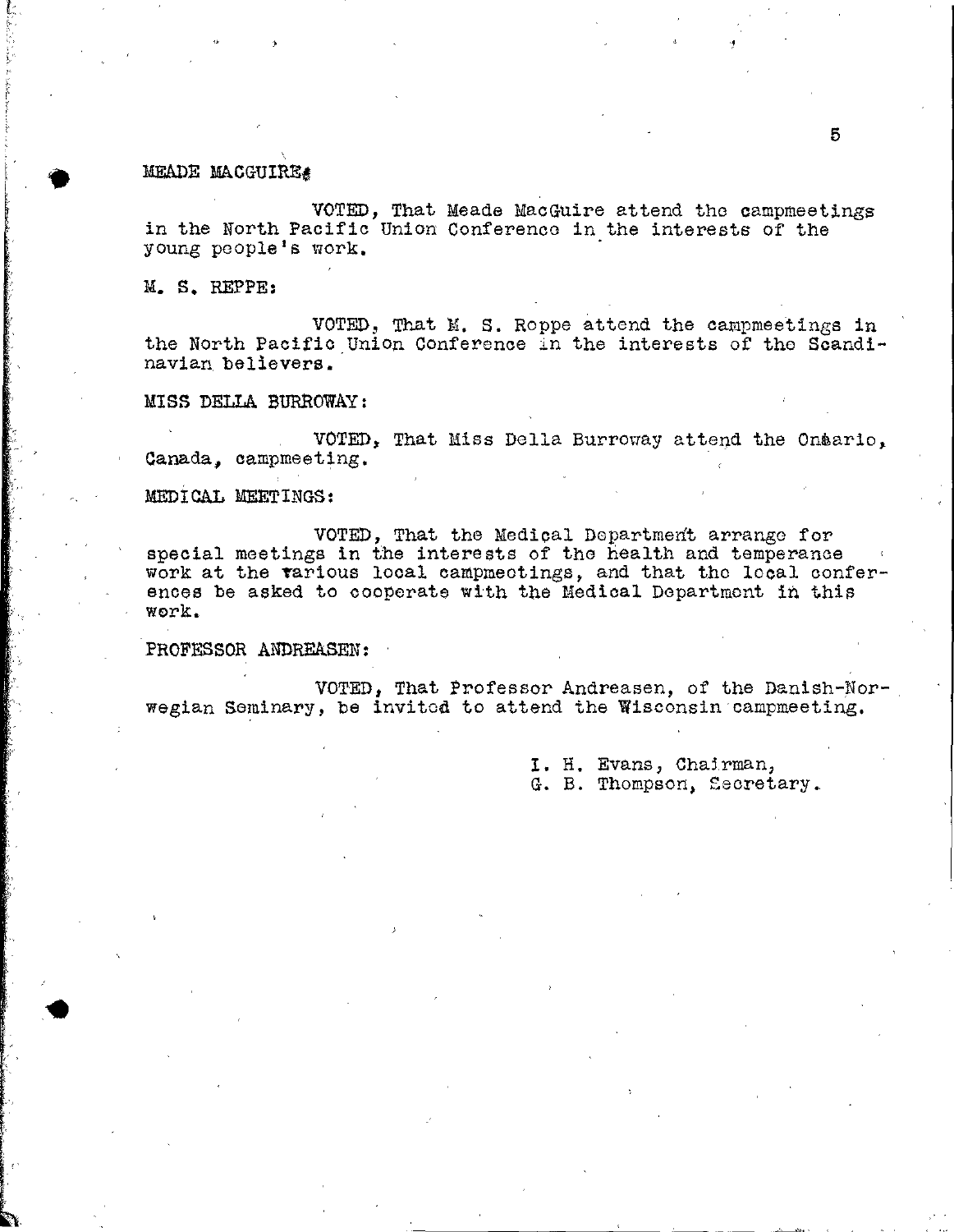#### FIFTH MEETING'EXECUTIVE COMMITTEE NORTH

## AMERICAN DIVISION CONFERENCE

## Held in the Foreign Mission Seminary

## Juno 5, 1913

\*\*\*\*\*\*\*\*\*\*

#### Prayer by F. Griggs.

## *A,* WORKING POLICY:

,, •

The chairman stated that he desired to outline to some extent an administrative policy, for the prayerful consideration of the committee, which he hoped we could all take hold of and operate together; as unity and cooperation are essential in carrying forward aggressively any work. The chairman stated that the great factor in building up our work, as he viewed it, was not financial matters alone, but that *of* bringing souls to Christ and building up churches. Ho felt that we should try to double our present membership, while at the same time giving proper consideration to all financial and institutional problems. He suggested a system of reporting by which it could be readily soen the increase in believers as well as the growth in other lines of work. He urged further that the Twenty-cent-a-week Fund be pushed. The urged further that the Twenty-cent-a-week Fund be pushed. chairman further urged that we take our stand against further increasing our indebtedness.

Other members of the committee expressed faith and courage for the work in the future, and expressed themselves in full accord with the statement of the chairman, especially concerning the plan of putting forth strong efforts to double our membership at as early a period as, possible.

> I. H. Evans, Chairman, G. B. Thompson, Secretary.

6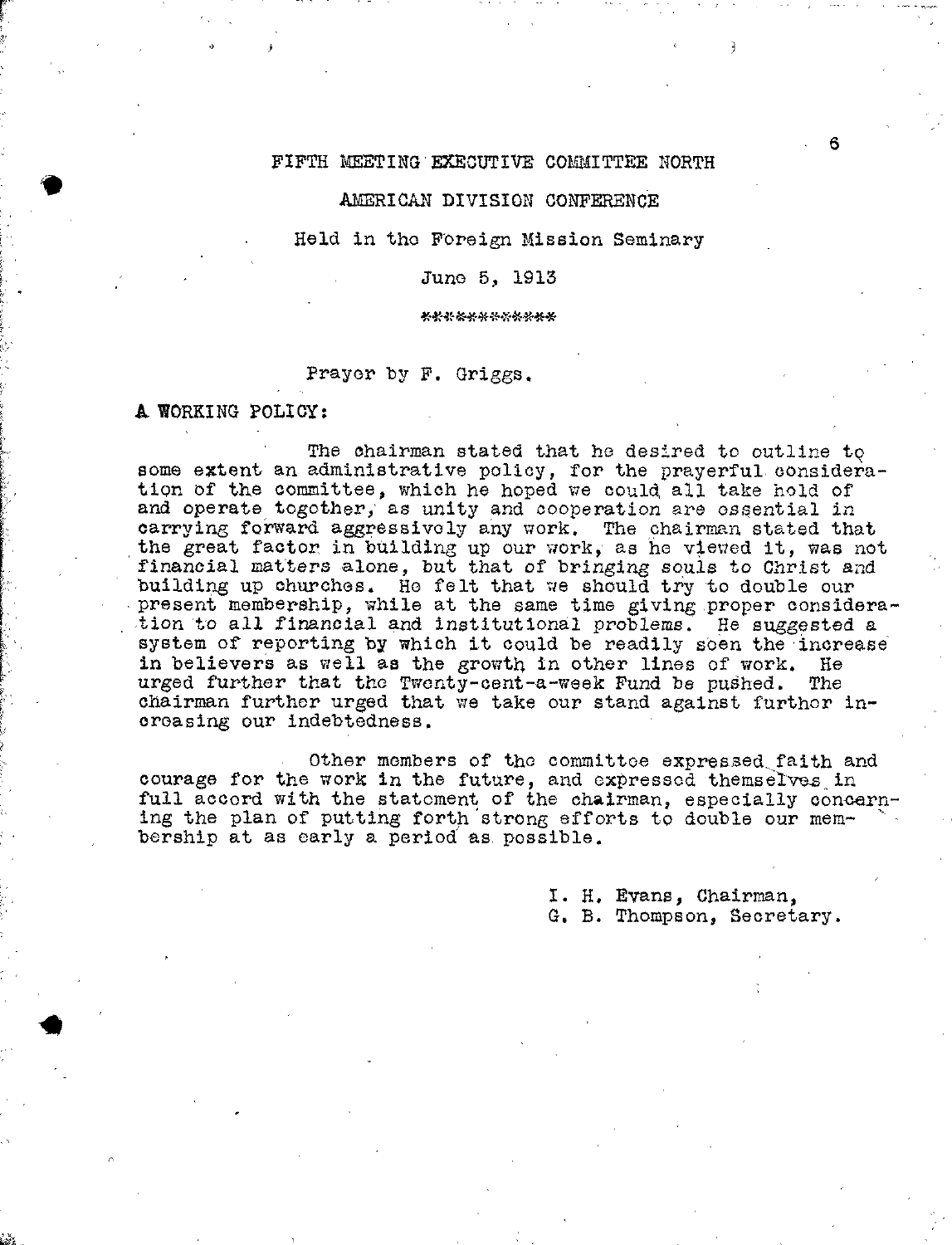# SIXTH MEETING EXECUTIVE COMMITTEE NORTH

## AMERICAN DIVISION CONFERENCE

#### Held in the Foreign Mission Seminary

## June 6, 1913

\*\*\*\*\*\*\*\*\*\*\*\*

## Prayer by Elder E. T. Russell.

#### ELDER H, HANSON:

VOTED1 That we agree to the transfer of Elder H. Hanson from Donver, Colorado to the North Pacific Union Conference, with tho understanding that the Central and North Pacific Union Conferences arrange for the expenses of his transfer.

L. M. BOWEN:

VOTED, That L. M. Bowen be appointed as a member of the Financial Commission and that his duties begin June 1, 1913.

#### AN ACCOUNTANT:

VOTED; That the chairman appoint two others to act with himself to make recommendation to the Committee for a competent accountant to work in the office of the treasurer of the North American Division. C. W. Flaiz and E. E. Andress were appointed as members of this committee.

> I. H. Evans, Chairman, G. B. Thompson, Secretary.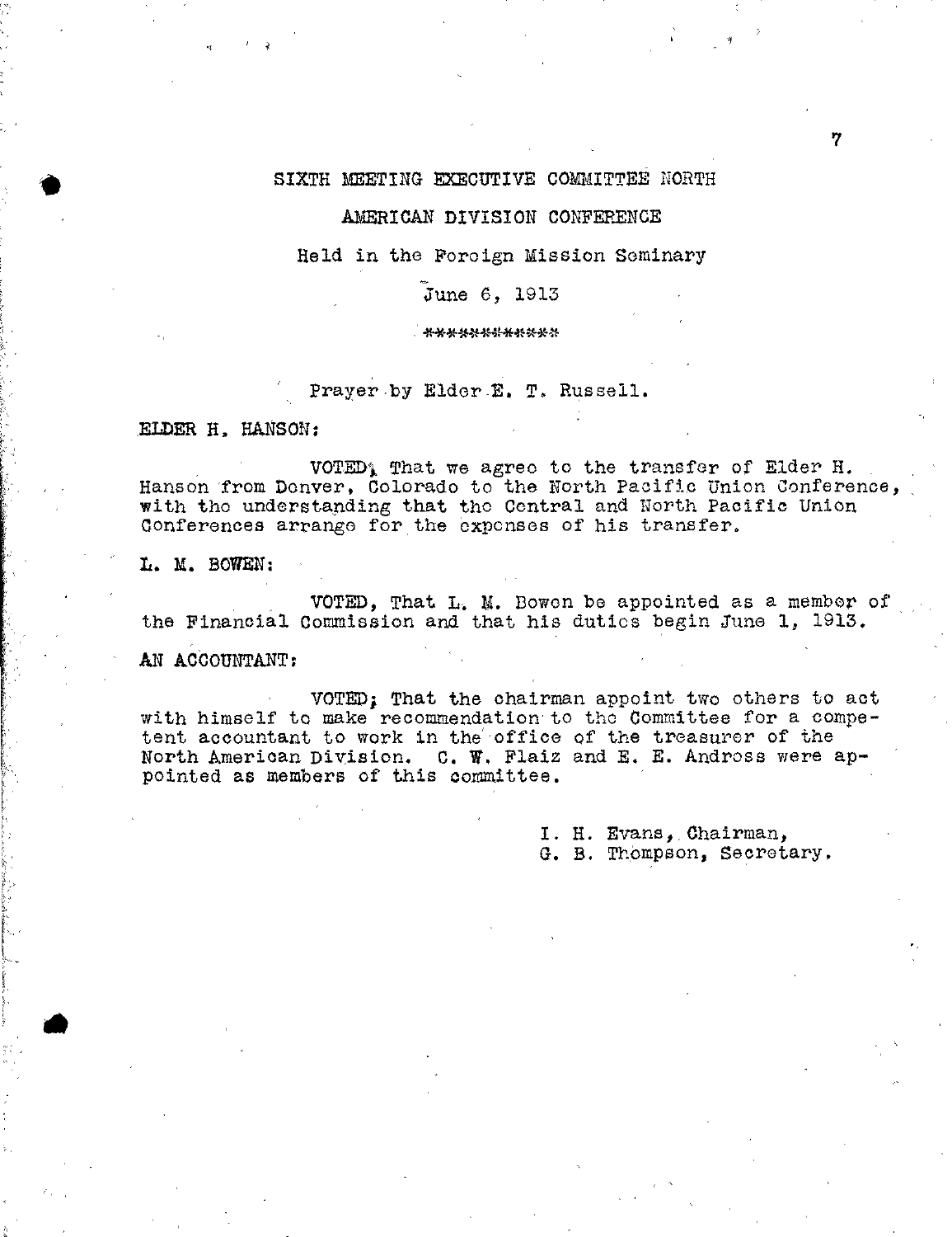# SEVENTH MEETING EXECUTIVE COMMITTEE NORTH

#### **11** AMERICAN DIVISION CONFERENCE

#### Held in Foreign Mission Seminary

#### June 8, 1913

#### \*\*\*\*\*\*\*\*\*\*\*\*

## Prayer by L. H. Christian,

#### THE FALL COUNCIL:

VOTED, That a Fall Council of the Executive Committee of the North American Division Conference be held October la to 22, 1913, at Takoma Park, Washington, D. C.

## INVITATION TO GENERAL CONFERENCE COMMITTEE:

VOTED; That we extend to the president and other members of the General Conference Executive Committee a most cordial invitation to attend the Fall Council of the North American Division Executive Committee.

#### 'HARVEST INGATEERING:

VOTED, That we request the General Conference Committee, to prepare the paper and all other matter necessary for the Harvest Ingathering Campaign,

#### MID-SUMMER OFFERING:

VOTED, That the Mid-Summer Offering be taken the first Sabbath in July.

VOTED, That we ask the General Conference Committee to prepare the reading matter to be sent out for the Mid-Summer Offering. In addition to the readings to be sent out by the General Conferonce Committee, we suggest that short articles for the REVIEW & HERALD be secured from visiting missionaries, and that the chairman and secrotary be asked to secure this matter from these missionaries while they are on the ground, if possible.

VOTED, That A. G• Daniells, W. A. Spicer, W. T. Knox, and I. H. Evans be asked to write some stirring articles for the REVIEW & HERALD setting forth the urgent needs of a liberal offering at this time.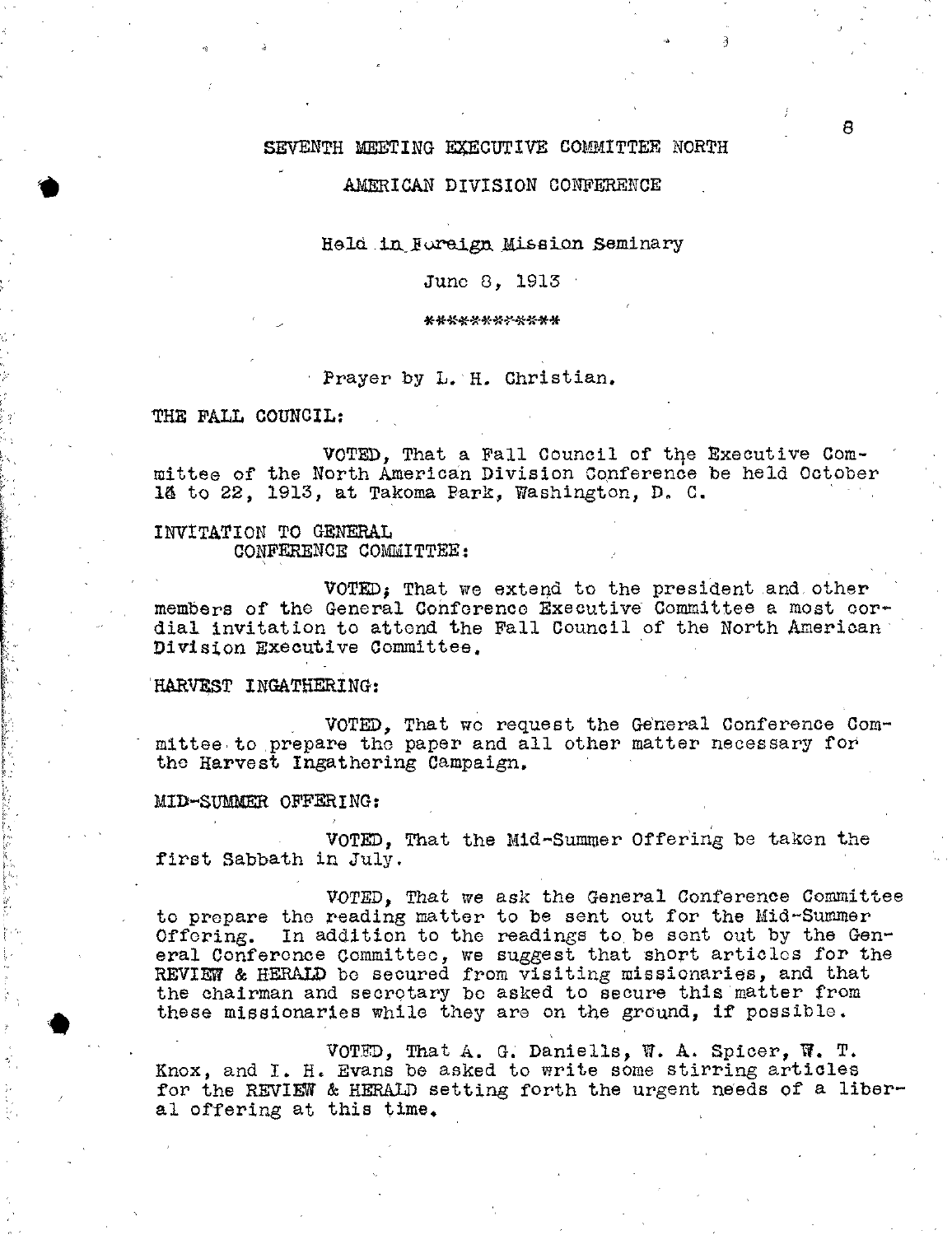## R. W. LEACH:

VOTED, That we recommend the transfer of Elder R. W. Leach of East Michigan to the North Texas Conference.

## RECESS

# 6 P.M.

VACANCIES IN UNION AND

LOCAL CONFERENCES:

 $\sqrt{V}$ VOTED, That a committee of six, including the  $\sqrt{V}$ chairman, be appointed to bring in nominations for presidents in some of the union and local conferences, which, because of some transfer of laborers, have been deprived of their president. The chairman announced this committee as follows:  $0.$  A. Olsen, C. W. Flaiz, E. E: Andress, E. T. RUssell, Charles Thompson.

STATIONERY AND BLANKS:

VOTED, That the officors of the North American Division Conference Executive Committoe be authorized to have such stationery and blanks prepared as the North American Division Conference may find necessary for its work.

CREDENTIALS -0. SORENSEN:

VOTED, That the name of Professor C. Sorensen be referred to the Columbia Union Conference for credentials.

SALARY:

VOTED, That a committee of five be appointed to bring in recommendations as to the rate of salary for officers, department heads, and others of the North American Division Conference. The chairman announced the committee as follows: W. W. Prescott, Allen Moon, G. P. Watson, S. E. Wight, H. S. Shaw,

#### STENOGRAPHIC HELP:

VOTED, That the chairman and secretary be asked to make inquiry as to the division of stenographic help now employed in the General Conference office at Takoma Park,

#### DEPARTMENT COMMITTEE:-

VOTED, That the secretaries of the various Departments be a committee to suggest names for the various Departmental Committees of the Conference. H. R. Salisbury was asked to act as chairman of this committee,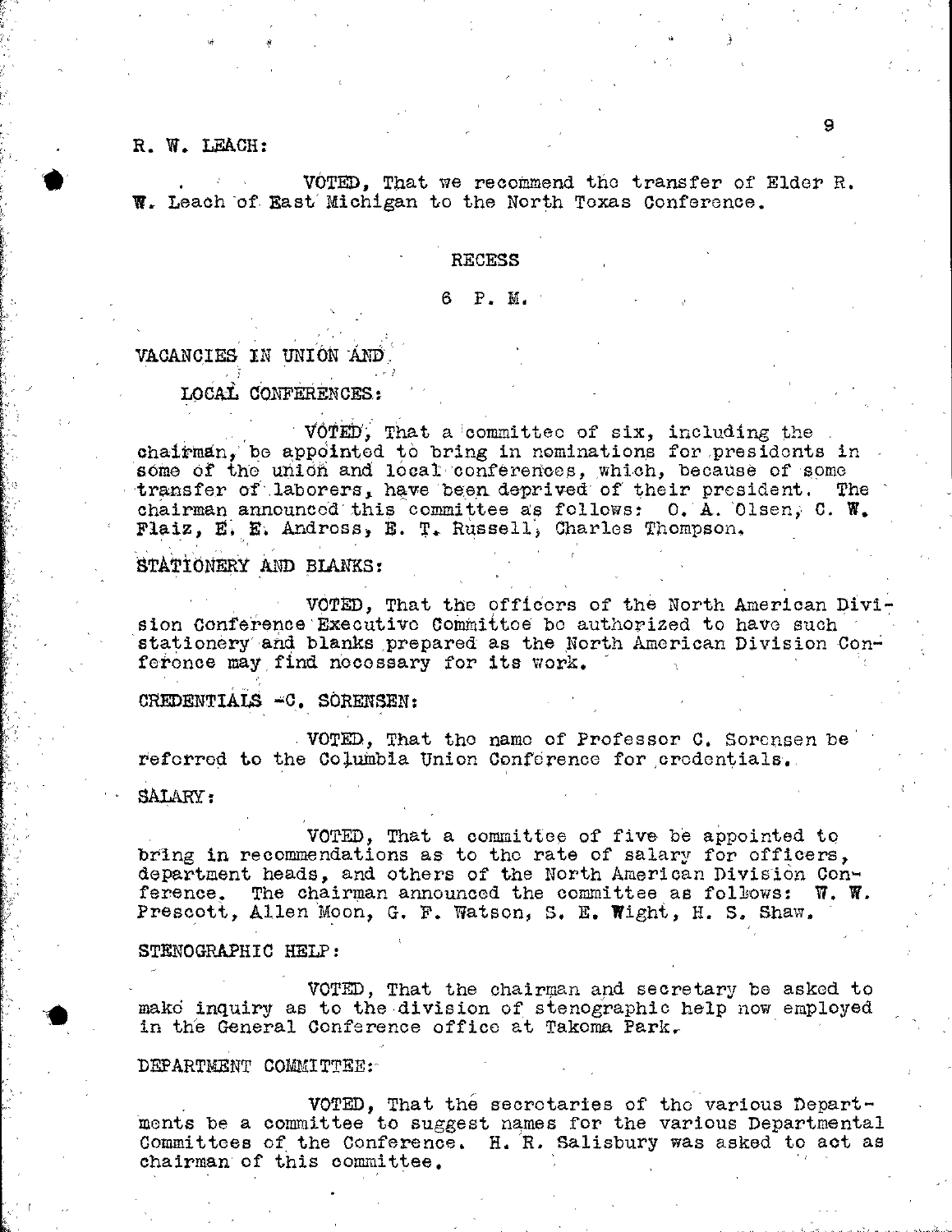# HOME DEPARTMENT:

 $\bullet$ 

VOTED, That a committee of three be appointed by the chair, himself being one, to give consideration to the organization of the work of the Home Department, and report at the time of the Fall Council. The chairman, secretary, and 0. A. Olsen were appointed as this committee.

> I. H. Evans, Chairman', G. B. Thompson, Secretary.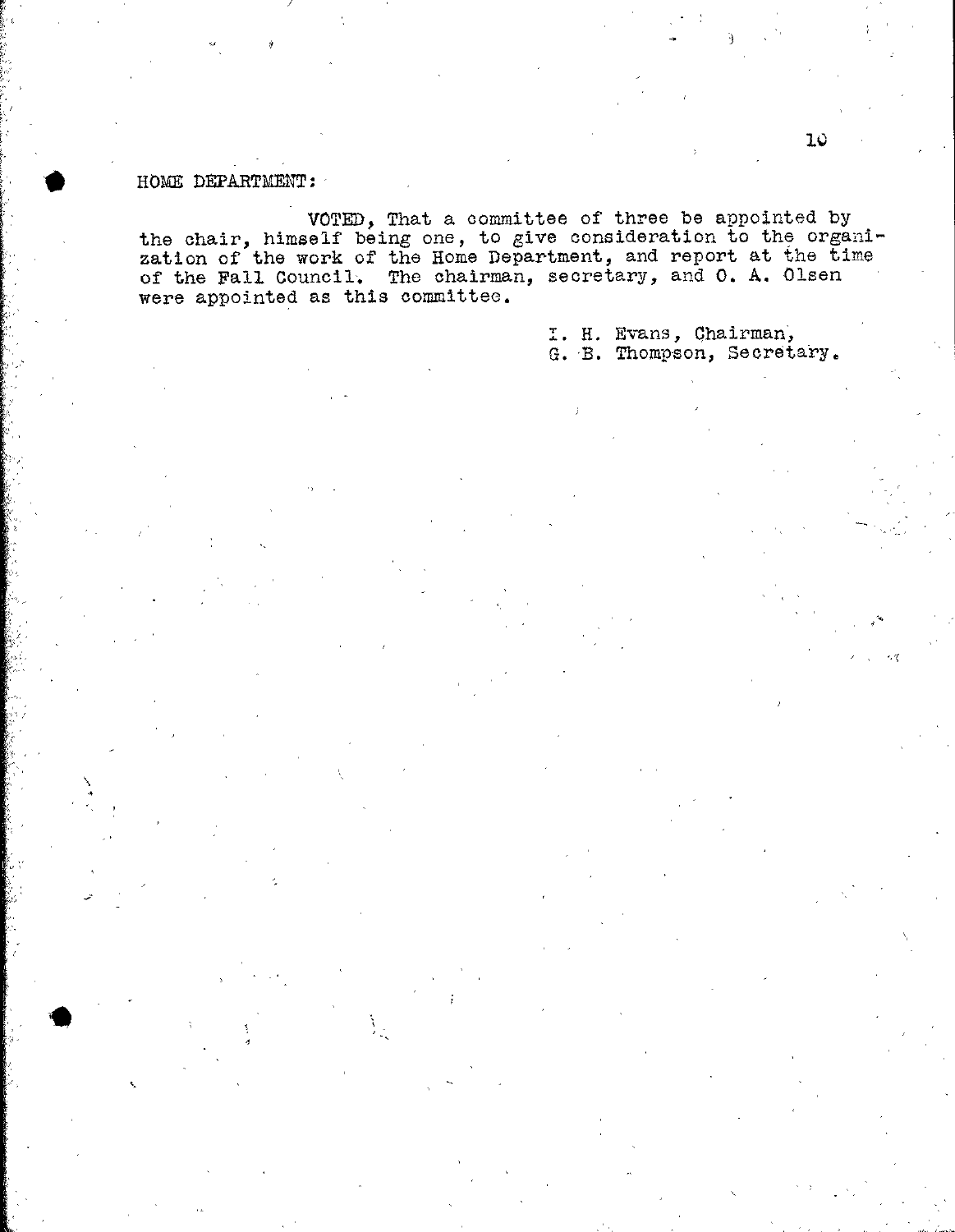# EIGHTH MEETING EXECUTIVE COMMITTEE NORTH

# AMERICAN DIVISION CONFERENCE

Held in Foreign Mission Seminary

## June 9, 1913

\*\*\*\*\*\*\*\*\*\*\*

# RATE OF SALARY:

The committee on salary of officers, departmental secretaries, and others, rendered their report, which after some amendments, was adopted as follows:

| President, I. H. Evans, -----------------------     | \$22.50 |
|-----------------------------------------------------|---------|
| Vice-president, O. A. Olsen, ------------------     | 21.50   |
| Secretary, G. B. Thompson, ---------------------    | 21.50   |
| Educational Secretary, H. R. Salisbury, -------     | 20.00   |
| Medical Secretary, H. W. Miller, --------------     | 20.00   |
| Secretary Young People's Department,                |         |
| Matilda Erickson, ---------------                   | 15,00   |
| Religious Liberty Secretary,                        |         |
| 0. S. Longacre, ---------------                     | 20,00   |
| Secretary Publishing Department,                    |         |
| W. W. Eastman, -------------------                  | 20.00   |
| German Department, G. F. Haffner, -----------       | 20.00   |
| J. H. Schilling, adapted to the contract the series | 20.00   |
| Scandinavian Department, L. H. Christian, -----     | 20.00   |
| Swedish Department, S. Mortenson, -------------     | 20.00   |
| Negro Department, C. B. Stephenson, -----------     | 20.00   |
| Accountant, H. H. Cobban, ---------------------     | 18.00   |

VOTED, That the salary of the treasurer, and secretary of the Sabbath-school Department, be arranged by the officers of the General and North American Dividion Conferences.

R. D. QUINN:

In view of the fact that Elder R. D. Quinn does not feel clear to accept the call to the presidency of the Southeastern Union Conferênce on account of his health, it was

VOTED, That we invite Elder Quinn to take the presidency of the Atlantic Union Conference made vacant by the call of Elder W. B. White to the presidency of the South African Union Conference.

 $11$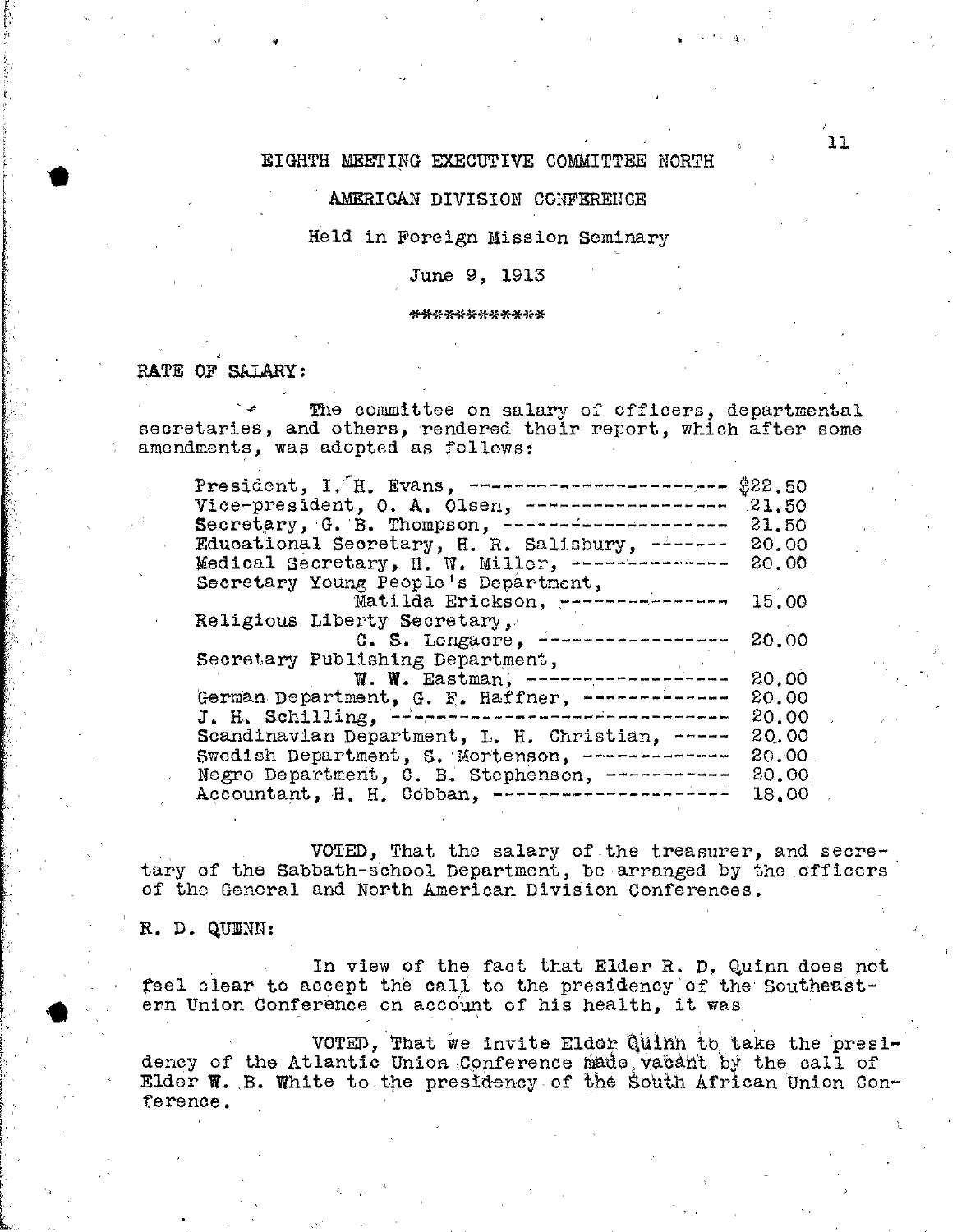## 0. MONTGOMERY:

VOTED, That we invite the Indiana Conference to release Elder 0. Montgomery to take the presidency of the Southeastern Union Conference,

R. C. PORTER:

VOTED, That Elder R. C. Porter be asked to attend the California and Southern California campmeetings on his way to the Orient.

EUGENE LELAND:

VOTED, That we invite Elder Eugene Leland of Michigan, and J. P. Anderson to attend the campmectings in the Mouth-Wetstern Union Conference.

P. B. ARNITAGE:

VOTED, That we invite Elder F. B. Armitage to attend the Wisconsin, North Dakota, and Montana campmeetings, and such meetings on the Pacific Coast as he may be able to arrange.

W. C. HANKINS:

VOTED, That Elder W. C. Hankins be invited to attend the August campmeetings to be held in the Lake Union Conference.

MIMI SCHARFFENBERd:

VOTED, That the request for Sister Mimi Scharffonberg to attend the following campmoctings in the interest of the Gorman work be granted, viz: Wisconsin, North Dakota, South Missouri, Nebraska, Oklahoma, and West Kansas.

PROFESSOR. G. A. GRAUER:

VOTED, That Professor G. A. Grauer be invited to attend the Manitoba, Saskatchewan, and Alberta campmeetings.

H. HUMANN:

VOTED, That Elder H. Humann be asked to attend the Upper Columbia campmeeting in harmony with the request of the president of that union.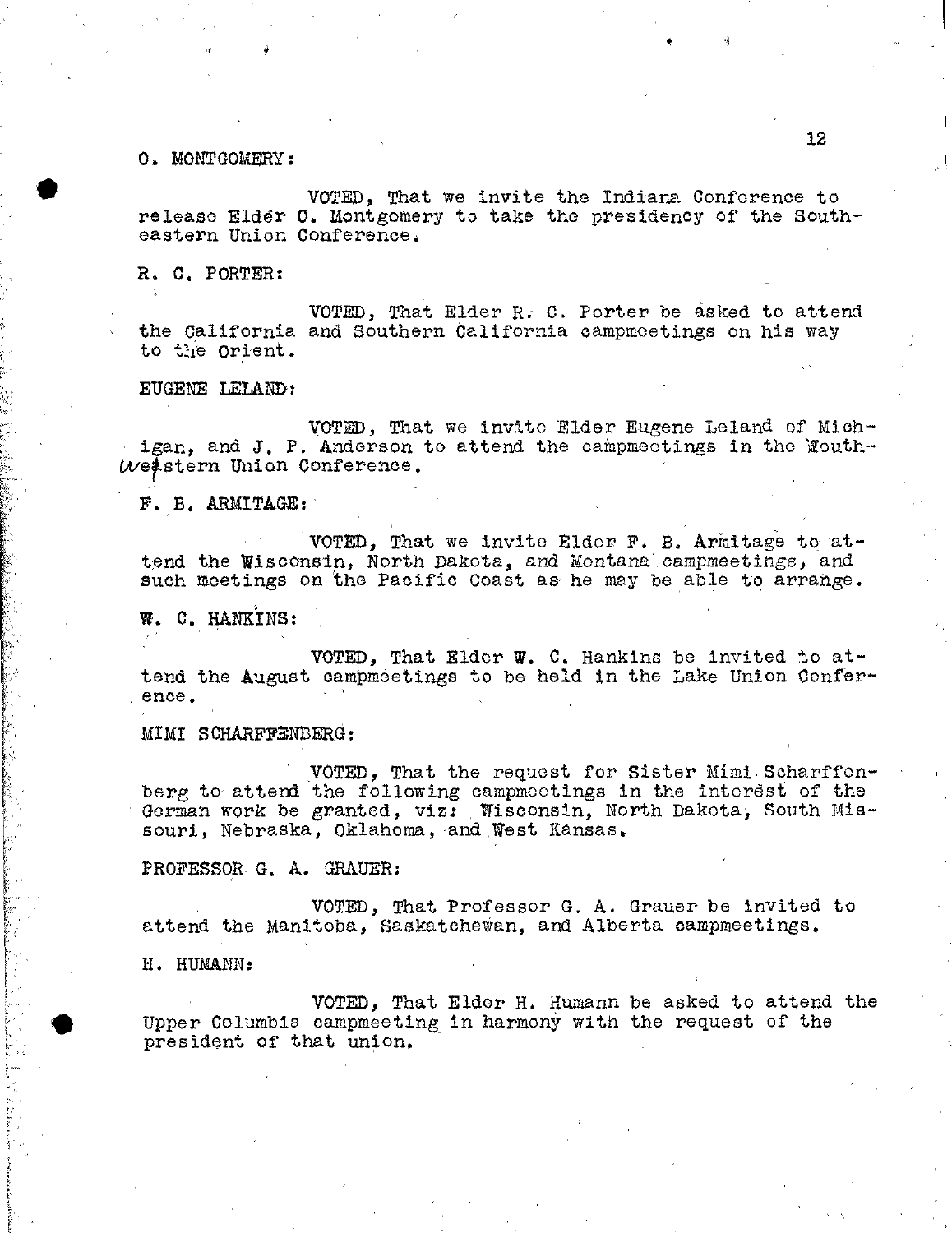#### SECRETARY PUBLISHING DEPARTMENT:

VOTED, That Elder W. W. Eastman of Nashville, Tennessee, be invited to take the work of secretary of the Publishing Department for the North American Division Conference.

W. E. HANCOCK:

VOTED, That in response to the request'of Elder L. R. Conradi we release Brother W. E. Hancock and wife for work in the European Division Conference.

C. A. BURMAN:

VOTED, That we invite the Alberta Conference to release Elder C. A. Burman to take the presidency of the Indiana Conference made vacant by the removal of Elder O. Montgomery to the Southeastern Union Conference.

LEGAL CORPORATION:

VOTED, That the formation of a legal Corporation be postponed until after the Fall Council of the Executive Committee, to be held in October, it being suggested

(a) That the chairman, 'secretary, and Professor.  $\Psi$ .  $\Psi$ . Prescott be a committee to study the question and advise whether the corporation should be effected under the District of Columbia laws or elsewhere.

(b) That the above mentioned committee prepare some articles of incorporation to submit to the Fall Council.

(c) That seven members constitute the board of incorporators.

#### RECESS '

2 P. M., Juno 9, 1913

OFFICE ACCOUNTANT:

VOTED; That H. H. Cobban be appointed as accountant in the treasurer's office.

NEGRO WORK:

Elders J. H. Humphrey and M. C. Strachan met with the committee in the interests of the Nebro Work and made some helpful suggestions for the advancement of the work among the colored people. A Plan of organization referred by the Division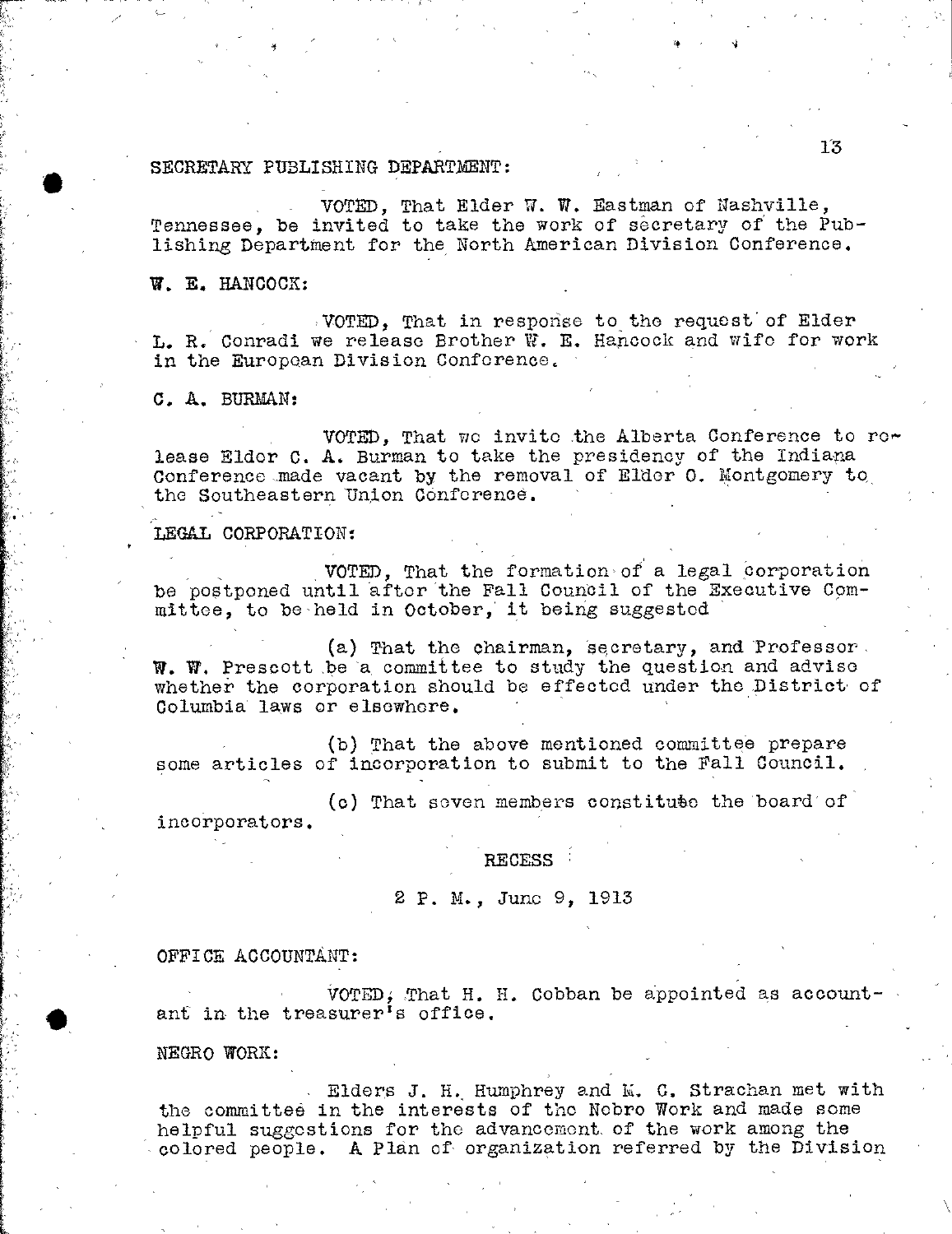Conference in session to the Executive Committee was then considered, and, after minor changes, was adopted as follows:

WHEREAS, There is a desire to perfect a more complete organization of the North American Negro Department; therefore,

WE RECOMMEND, That the advisory committee of the North American Negro Department shall consist of: The general secretary, the presidents of the Atlantic', Columbia, Central, Lake, Southern, Southeastern, and Eouthwestern Union Conferences, and seven others who shall be negroes; we further,

RECOMMEND, A uniform plan of organization in the Southeastern, Southern, and Southwestern Unions, and therefore submit the following:

(a) That the oxecutive board of each of the union missions be composed of a superintendent (president of the union), the secretary and treasurer (of the union), "educational secretary (of the union), the local conference presidents, and a negro  $rep$ resentative from each local conference, and one other, who shall be a negro.

(b) That the executive board of each local mission be composed of the conference president, and not less than two other persons of whom ono shall be a negro.

PRESS BUREAU:

VOTED, That the matter of arranging for the work of the Press Bureau and the traveling of Brother Walter L. Burgan to fill the various calls to attend campmeetings and report those. annual gatherings in the public press, be left with the executive officers of the North American Division Conference.

SIDNEY SCOTT:

VOTED, That Elder Sidney Scott be invited to take up the work of union evangelist in the Southern Union under the direction of the Union Negro Mission Committee.

MEMORIAL CONCERNING NEGRO WORK:

Elder Vi, B. White laid before the Executive Committee a memorial from the Greater Now York Conference, asking financial aid for the church Which has somewhat recently been purchased by the Negro congregation in New York City, Two mortgages are held against this church building, - a first mortgage for \$16,000, and a second mortgage for \$3400. The memorial asked that the North American Division Conforence provide funds with which to liquidate the second mortgage of  $$3,400$ . The church, it was stat-

14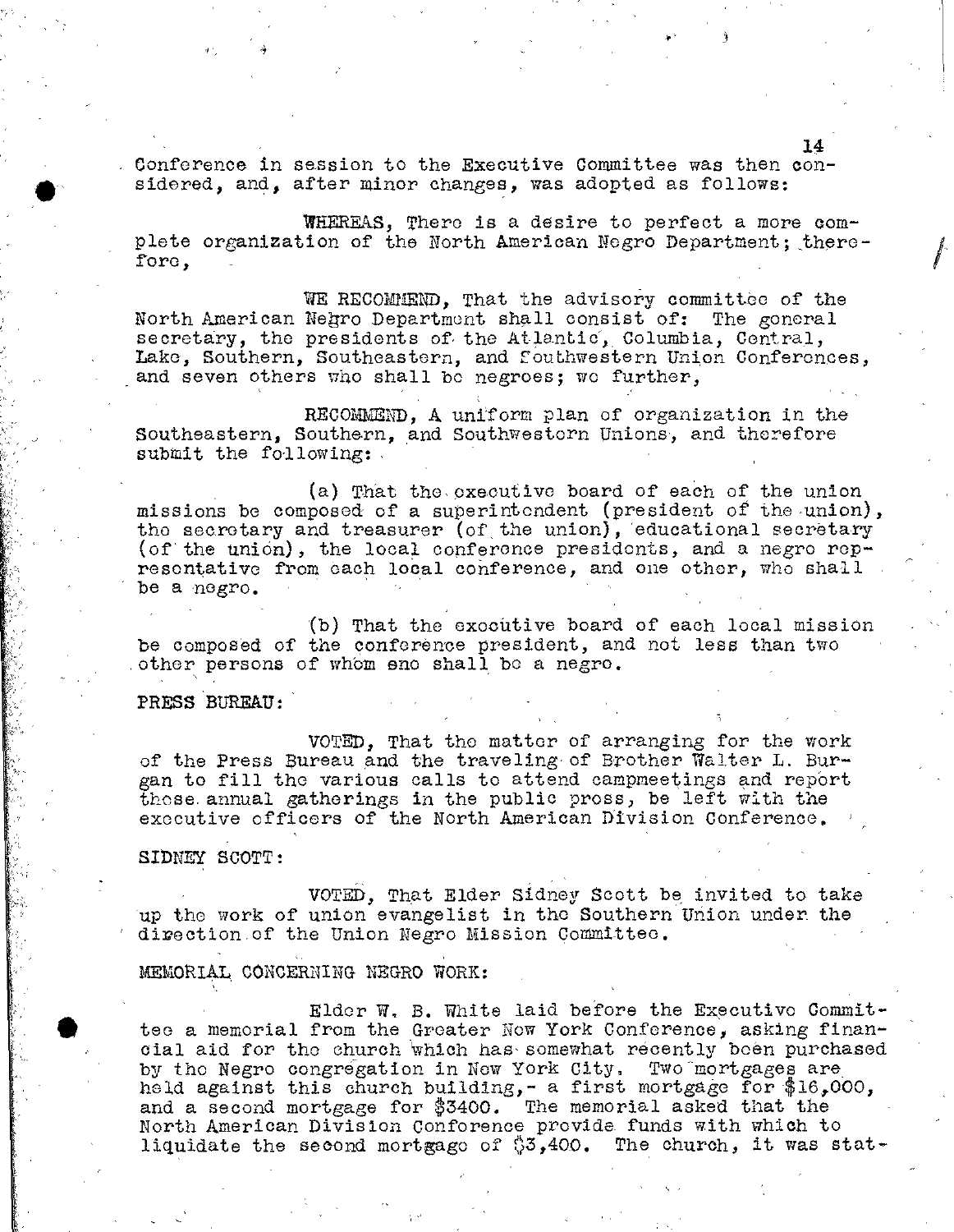ed, would be able to handle the first mortgage of \$16,000 if the second.could be paid.

Adtion on this memorial was deferred until a later

15

**Original** 

meeting.

## RECESS

#### 7:30 P, M.

#### PERMANENT HEADQUARTERS:

In view of the fact that the question, of the permanent location of the North American Division Conference headquarters should be given careful study, it was

VOTED, That a committee of five be' selected to give study to the question in its different phases, to consider probable locations and advantages, of each, and report to the full committee at the Fall Council. The following persons were named as this committee: 0.7A, Olsen, Allen Moon, Charles Thompson, E. T. Russell, I. H. Evans,

#### CANPMEETINQ,BRITISH COLUMBIA:

VOTED, That L. V. Finster attond the campmeeting to be held. in British Columbia, August 4-10, 1913.

A series of resolutions concerning the number of colleges we Should maintain was referred by the conference in session to the Executive Committee. After careful study of these resolutions, it. was

VOTED, That the Executive Committee as a whole give earnest and impartial study to this question until the time of the fall council, and that in the meantime the educational secretary be asked to gather full information, prepare facts showing the bearing of the proposed changes upon our school system as a whole, to present to the Executive Committee for their consideration.

#### DEPARTMENTAL COMMITTEES:

The matter of the appointment of departmental committees was next considered, and the following departments arranged for:

Negro Department

C. B. Stephenson (secretary), the presidents of the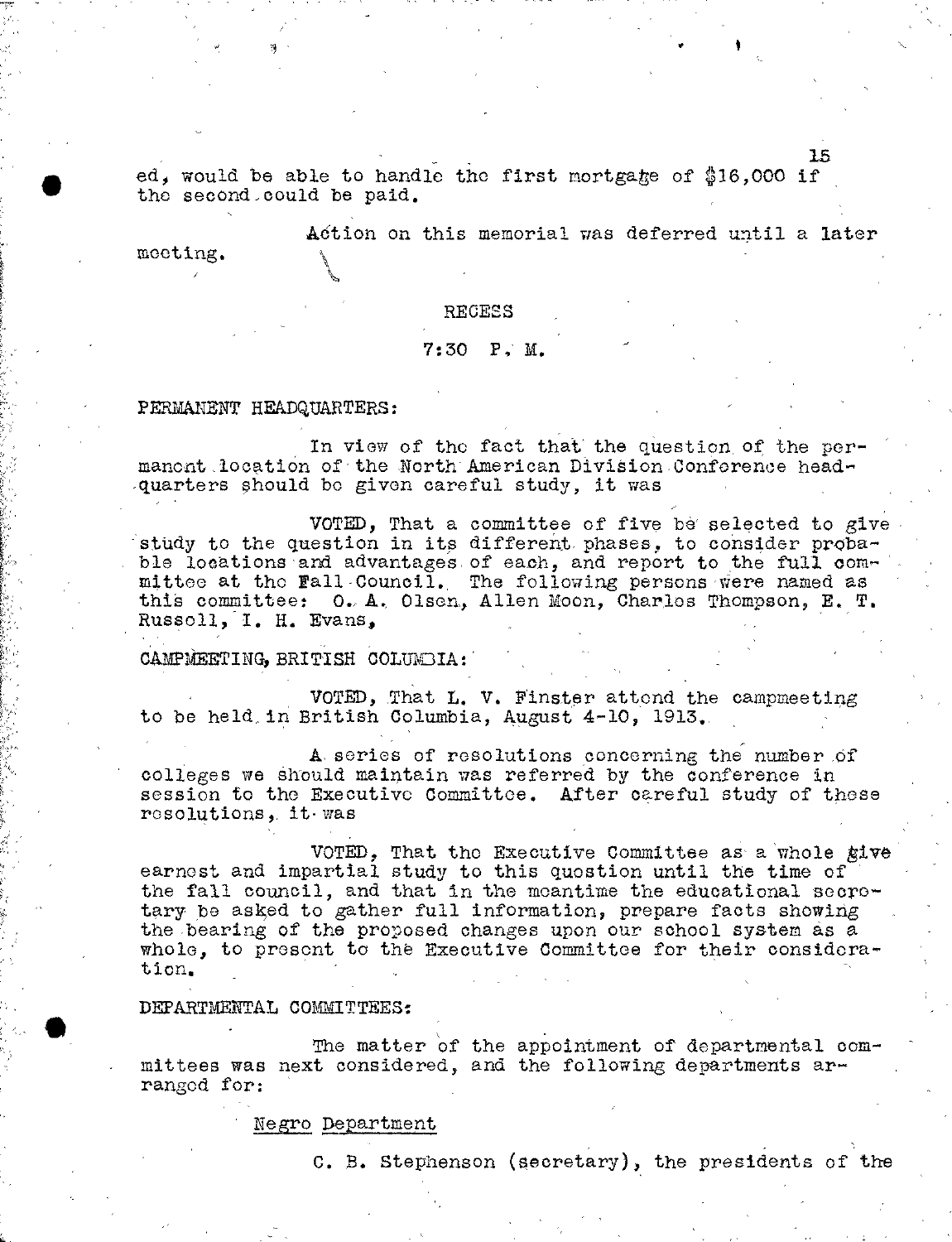Atlantic, Columbia, Southeastern, Southern, Southwestern, Contral, and Lake Union Conferences, and Elders J. H. Humphrey, J. M. Campbell, J. Manns, Sidney Scott, W. H. Green, C. F. Lightner, U. S.' Willess.

## Medical Department

Doctors H. W. Miller (secretary), G. H. Heald, W. E. Bliss, W. B. Holden, H. A. Green, L. A. Hansen.

FOREIGN DEPARTMENTS:

## General Foreign

O. A. Olsen (chairman), L. H. Christian, J. H. Schilling, G. F. Haffner, S. Mortenson, F. C. Gilbert, G, G. Roth.

## Gorman Advisory Committee, West

G. F. Haffner (secretary), Carl Leer, John Isaac, J. F. Simon, G. A. Grauer.

German Advisory Committee, East

J. H. Schilling (secretary), B. E. Miller, C, W. Weber, G. P. Gaede, David Voth.

## Danish-Norwegian Advisory Committee'

L. H. Christian (secretary), Louis Johnson, M. S. Heppe, C. A. Thorpe, P. E. Brotherson.

Swedish Advisory Committee'

S. Mortenson (secretary), Fred Johnson, G. E. Nord, August Anderson, Carl SVenson.

French Advisory Committee

G. G. Roth (superintendent), L. F. Passebois, R. D. Quinn, J. Vuilleumier, H. C. Hartwell.

Jewish Advisoty Committee

F. C. Gilbert (superintendent), R. D. Quinn, H. C. Hartwell, B. F. Machlan.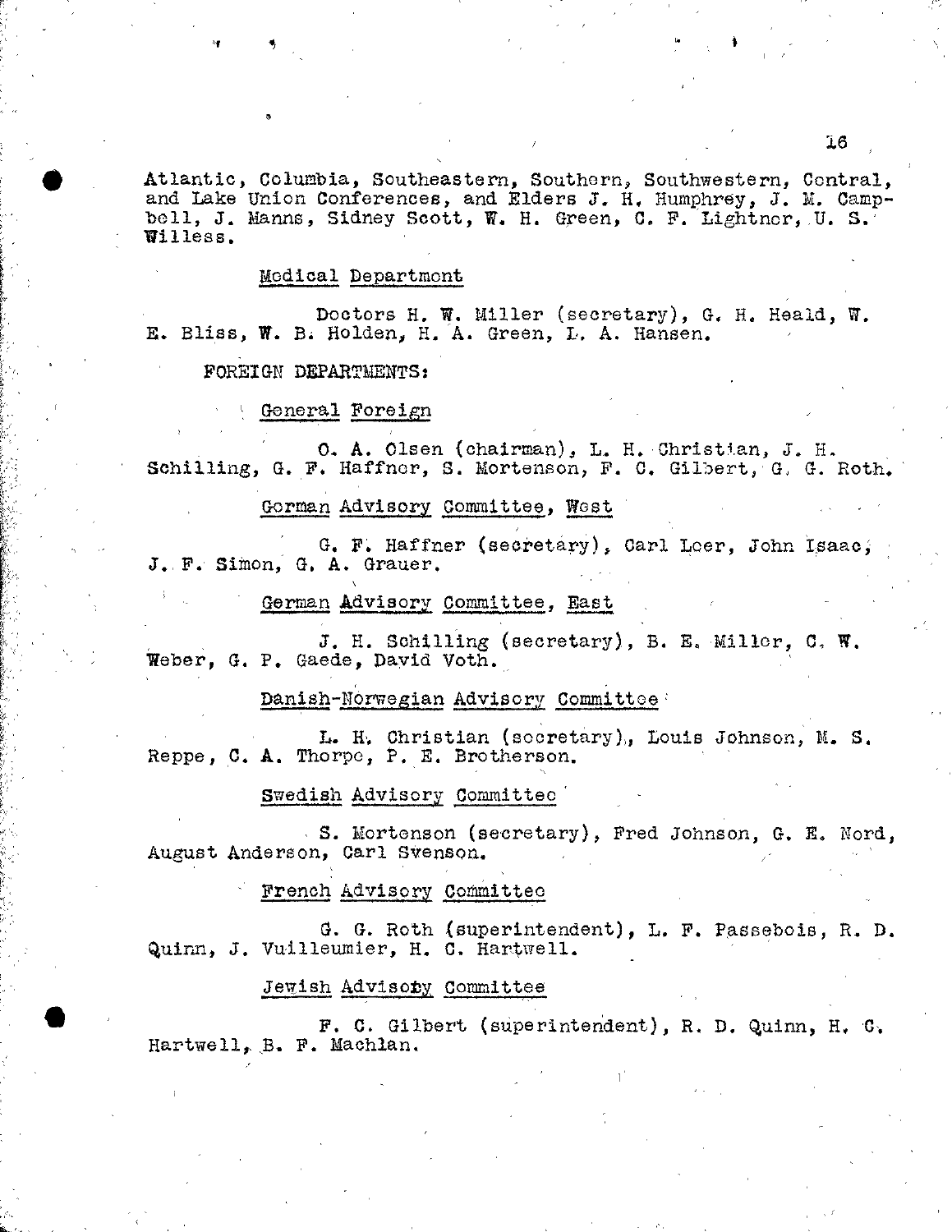## North American Division Missionary Volunteer Department

Matilda Erickson (secretary), M. E. Kern, Meade MacGuire, C. L. Benson, H. R. Salisbury, Mrs. Fannie D. Chase, Mrs. L. Flora Plummer, L. H. Christian, J. J. Reiswig, C, J. Boyd,, G. E. Nord, and all union conference Missionary Volunteer secretaries.

The secretaries of other departmental committees not being prepared to report their committees, they were referred to the executive,officers of the North American Division and the General Conference Committees.

> I. H. Evans, Chairman, G. B. Thompson, Secretary.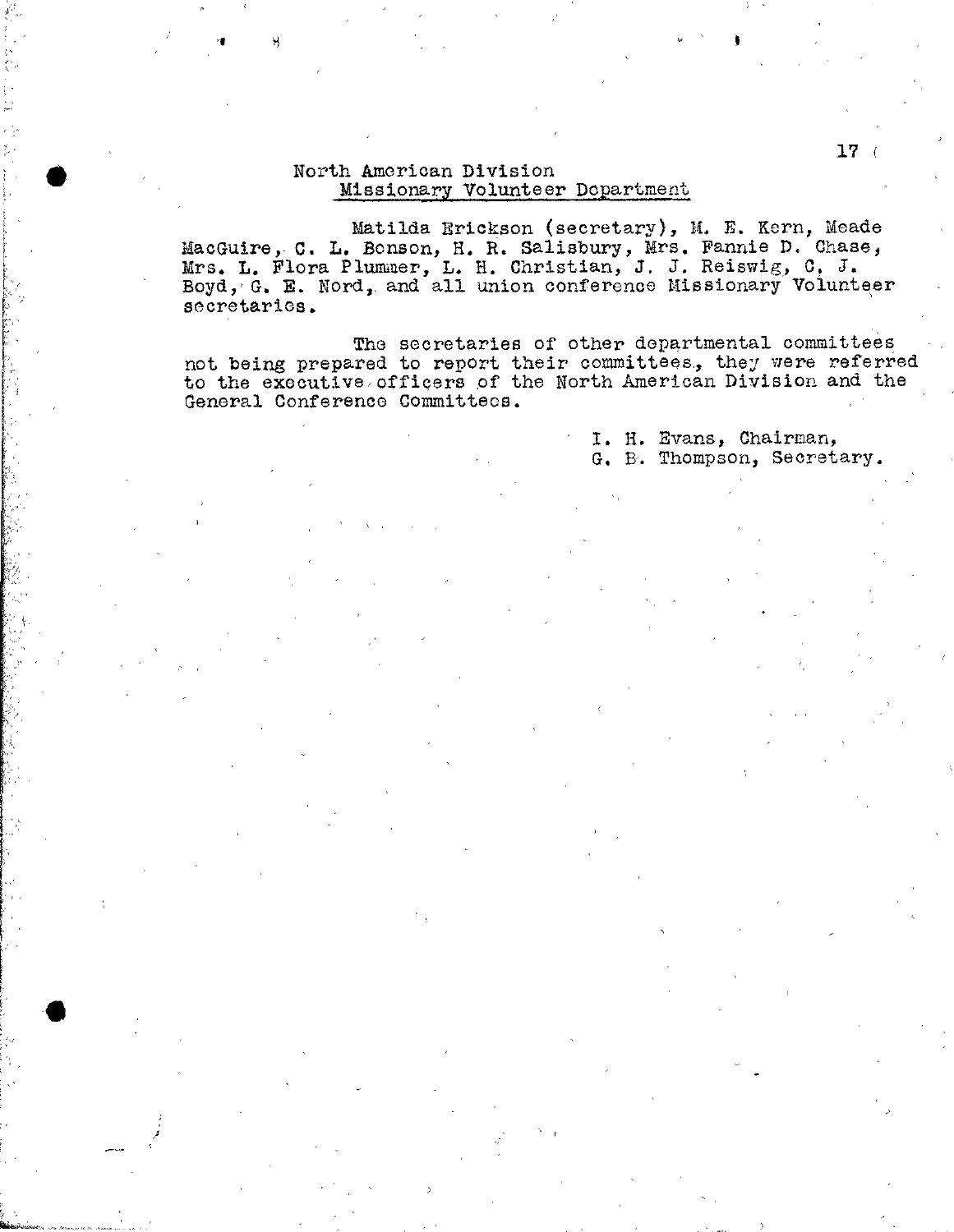# NINTH MEETING EXECUTIVE COMMITTEE NORTH

## AMERICAN DIVISION CONFERENCE

Held in Foreign Mission Seminary

# June 10, 1913

\*\*\*\*\*\*\*\*\*\*

MONTANA CONFERENCE:

The matter of providing a president for the Montana Conference was given further consideration, and it was

VOTED, That Elder U. Bender gp to Montana to, take the presidency of the Conferenco.

MARITIME CONFERENCE:

VOTED, That Professor M. M. Hare of the Atlantic Union Conferende be invited to go to the Maritime Conference to take the presidency of the Conference.

PROFESSOR M. E. CADY:

VOTED, That Professor M. E. Cady be invited to go to the Atlantic Union Conference to act as educational secretary in case Professor Hare accepts the call to the Maritime Conference.

B. J. CADY:

VOTED, That Elder B. J. Cady of Australia make Montana his field of labor,

J. S. ROUSE:

VOTED, That in the event of Elder C. A. Burman declining to accept the presidency of the Indiana Conference that we invite Elder J. S. Rouse to take the presidency of the Indiana Conferonce.

OFFERING FOR NEGRO WORK:

VOTED, That an offering be taken the first Sabbath in October for the work among the colored people.

10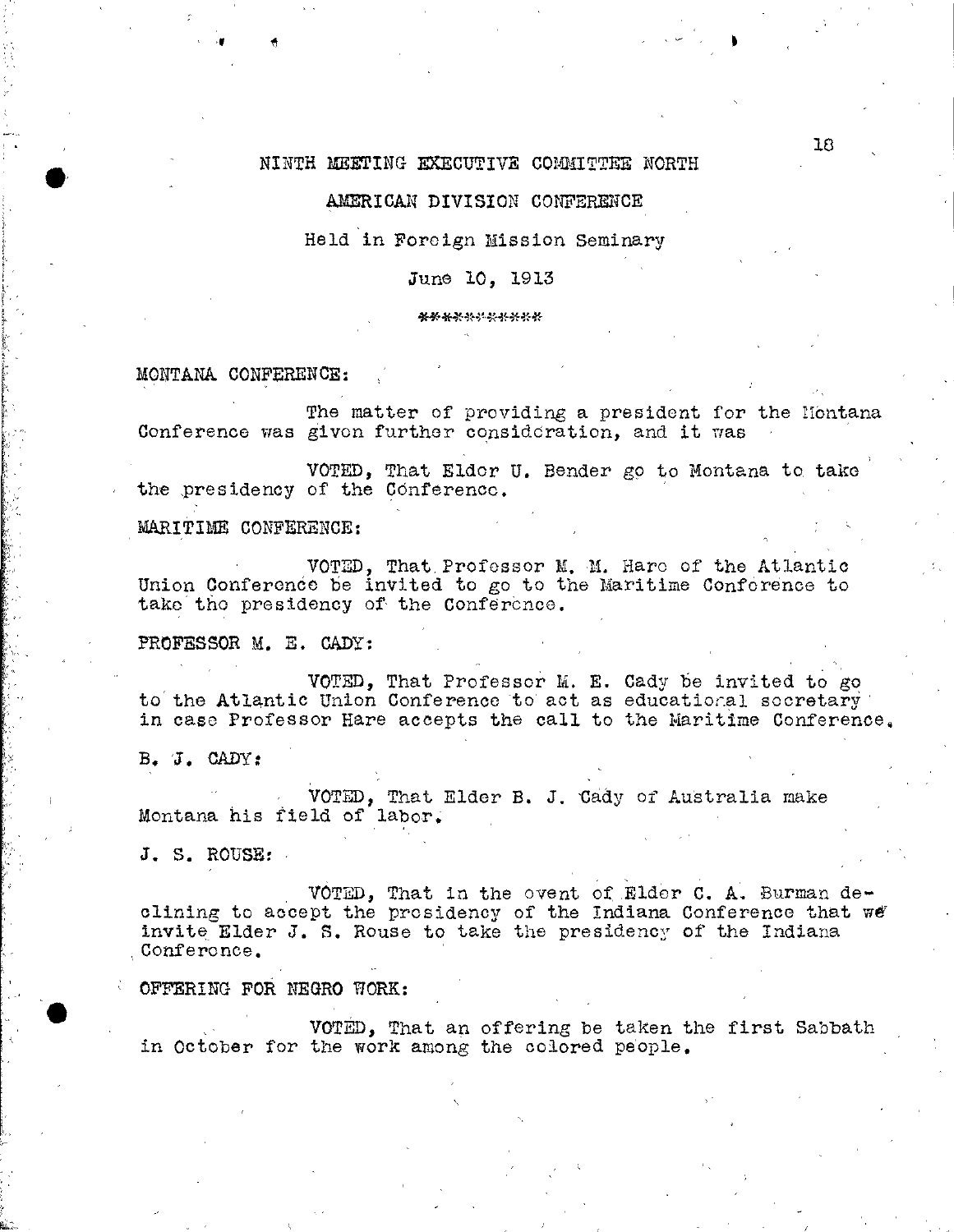# MEMORIAL FOR NEGRO CHUREH IN NEW YOOK CITY:

The question of the memorial presented by the Atlantic Union Conference asking aid for the colored church in New York City was considered, and it was

VOTED, That the appeal for help for the negro church in New York City be referred to the October Council.

# MISSIONARY VOLUNTEER FIELD SECRETARIES:

A request for the appointment of two field secretaries for the Missionary Volunteer Department was considered.

VOTED, That Elder Meade MacGuire be appointed as Field Secretary for the North American Missionary Volunteer Department, and, that the appointment of further field secretaries be referred to the October Council.

PRESIDENT OF THE D. C. CONFERENCE:

VOTED, That tho matter of securing a president for the District of Columbia Conference be referred to the officers of the North American Division, the Columbia Union, and the District of Columbia Conferences.

> I. H. Evans, Chairman, G. B. Thompson, Secretary.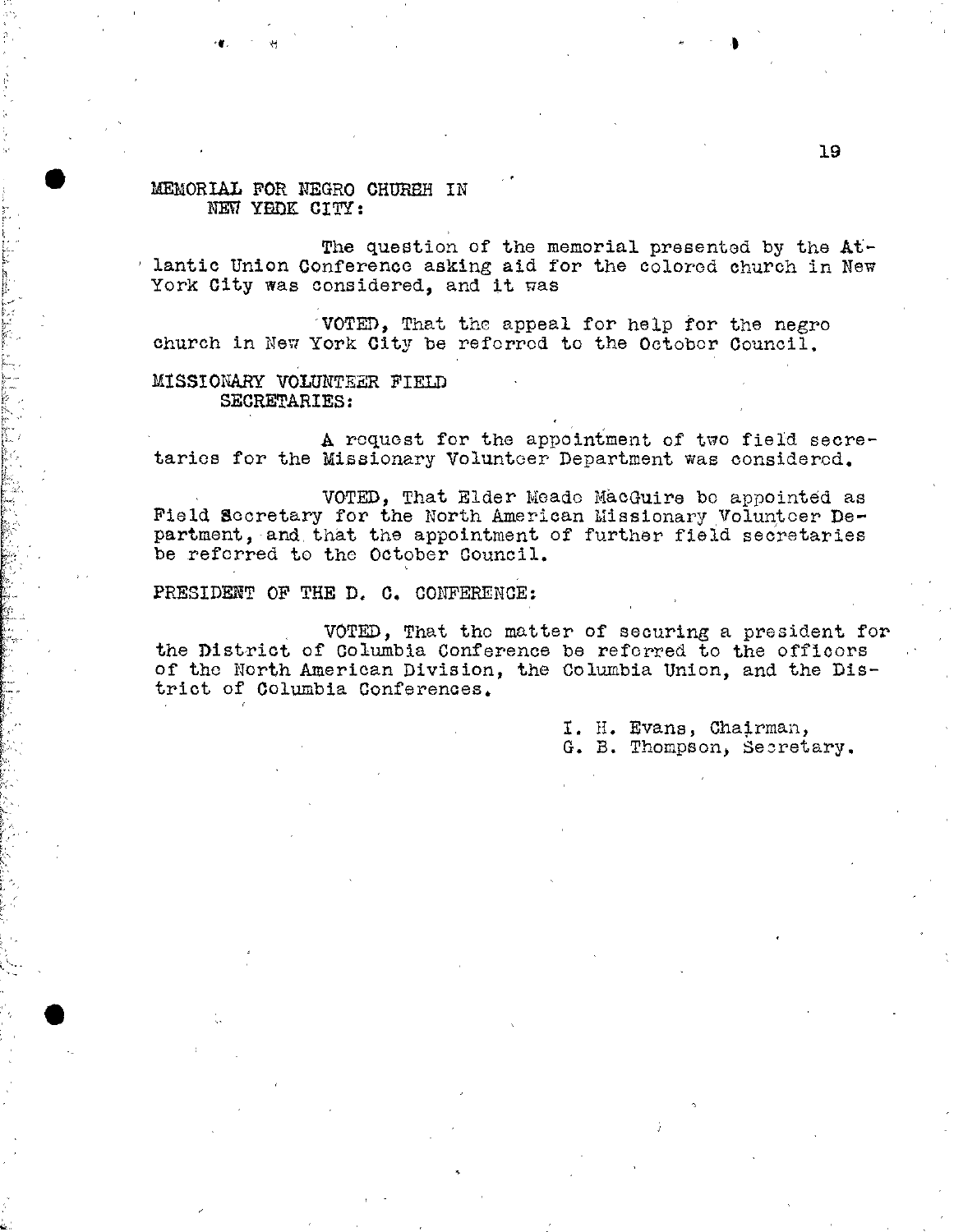#### TENTH MEETING EXECUTIVE COMMITTEE NORTH

#### AMERICAN DIVISION CONFERENCE,

# June 14, 1913 General Conference Office 7:30 P. M.

#### \*\*\*\*\*\*\*\*\*

PRESENT:

I. H. Evans, W. T. Knox, B. G. Wilkinson, C. S. Longacre, W. W. Prescott, G. B. Thompson; from the General Conferonce Committee, A. G. Daniells, W. A. Spicer, N. Z. Town.

S. M. KONIGMACHER:

VOTED, That S. M. Konigmacher be invited to attend the campmeetings in the Columbia Union Conference.

## INSTRUCTION IN REFERENCE TO CAMPMEETINGS:

.The question of printing for the benefit of conference presidents and others the matter on the conduct and improvement of our campmeetings prepared by a committee, of which Elder F. M. Wilcox was chairman, was considered. A number of conference presidents and other delegates present at the General Conference having requested that this be printed, it was

VOTED, That two thousand copies be printed and sent to the presidents of all union and local conferences, and that a sufficient number be sent to the local tract society to supply all lodal conference workers.

#### DEPARTMENTAL COMMITTEES:,

The matter of appointing further departmental committees for the North American Division was considered, and the following advisory committees selected:

## Sabbath-school Department

Mrs. L. Flora Plummer (secretary), W. A. Spicer, G. B. Thompson, W. W. Prescott, M. C. Wilcox, Mrs. Vesta J. Farnsworth, F. M. Wilcox, Mrs. Fannie D. Chase, T. E. Bowen, C. C. Lewis, W. E. Howell.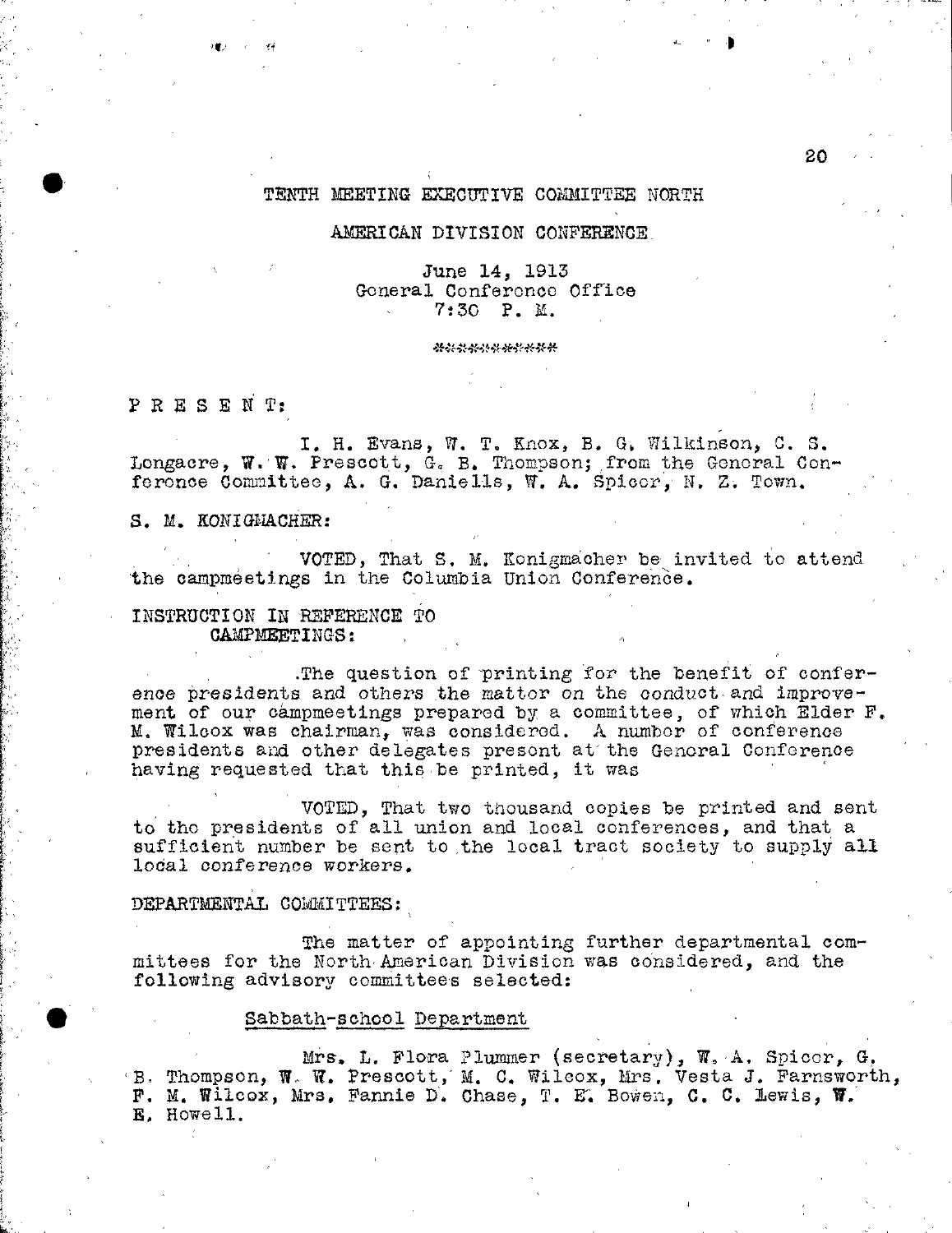## Religious Liberty Department

C. S. Longacro (secretary), K. C. Russell, J. 0. Corliss, Allen Moon, W. M. Healey, G. B. Thompson, W. A. Colcord, D. W. Reatis, F. M. Wilcox, C. M. Snow, A. J. S. Bourdeau, W. A. -Spicer, W. L. Burgan, C. E. Holmes, A. J. Clark, Loon Caviness, and all union religious liberty secretaries of the North American Division Conference.

## Educational Department

H. R. Salisbury (secretary), W. E. Howell,(Assistant secretary), C. C. Lewis, Frederick Griggs, M. E. Kern, C. W. Irwin, 0. J. Graf, E. C. Kellogg, E. G. Salisbury, N. E. Cady, W. W. Ruble, M. B. Van Kirk, J. I. Beardsley, R. G. Ryan, C. B. Hughes, H. M. Hiatt, C. A. Russell, M. M. Hare, B. F. Machlan, E. A. Sutherland, C. L. Stone, C. J. Boyd; M. E. Olson, Sarah E. Pock, J. F. Simon, M. L. Andreason, G. E. Nord, H. G. Lucas, J. L. Kay, J. B. White, S. M. Butler, W. E. Straw.

## Publishing Department

W. W. Eastman (secretary), N. Z. Town, W. C. White, H. H. Hall, G. C. Hoskin, L. W. Graham, J. W. Mace, I. A. Ford, ' D. W. Reavis, A. J. S. Bourdeau, S. N. Curtis, J. F. Beatty, J. M. Rowse, R. L. Pierce, L. D. Randall, C. J. Tolf, I. D. Richardson, J. D. Blosser, A. F. Harrison, B. E. Cole, C. G. Bellah, F. E. Painter, W. R. Beatty, A. A. Cone, W. L. Manful, E. R. Palmer, C. H. JOnes, R. Hook, F. F. Byington, B. B. Noftsger.

VOTED, That an assistant secretary of the Sabbathschool Department be secured to connect with the department by October 1, 1913, if possible.

VOTED, That W. E. Howell be appointed assistant secretary of the Educational Department of the North American Division Conference.

VOTED, That we approve in a general way, of the plan submitted by Walter L. Burgan, of the Press Bureau, of securing from persons in the field, concise, well written synopses<sup>of</sup> sermons to be sent to ministers and other workers in the field as material to assist them in the preparation of the outlines of sermons for publication in the public press. A local committee was suggested to counsel with Brother Burgan from time to time concerning the matter which may be sent out, and such other questions as may be necessary. W. W. Prescott, C. S. Longacre, G. B. Thompson, were appointed as this committee.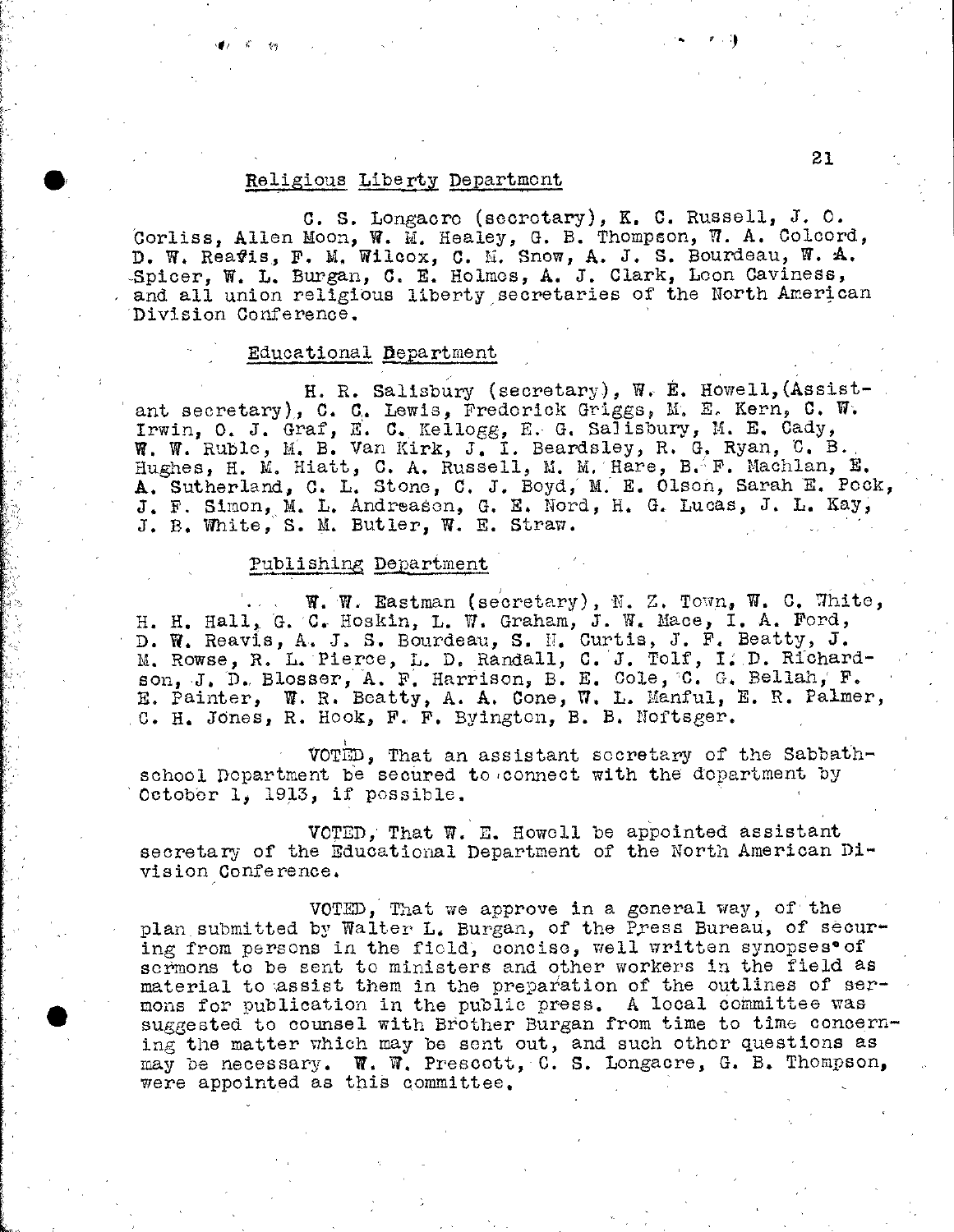VOTED, That we invite the Southern California Conference to release Elder A. S. Booth to take the presidency of the District of Columbia Conference.

VOTED, That the selection of a bank, through which the financial business of the North American Division Conference shall be conducted, be left with the officers of the North American Division Conference.

Adjourned,

I. H. Etans, Chairman, G. B.'Thompson, Secretary.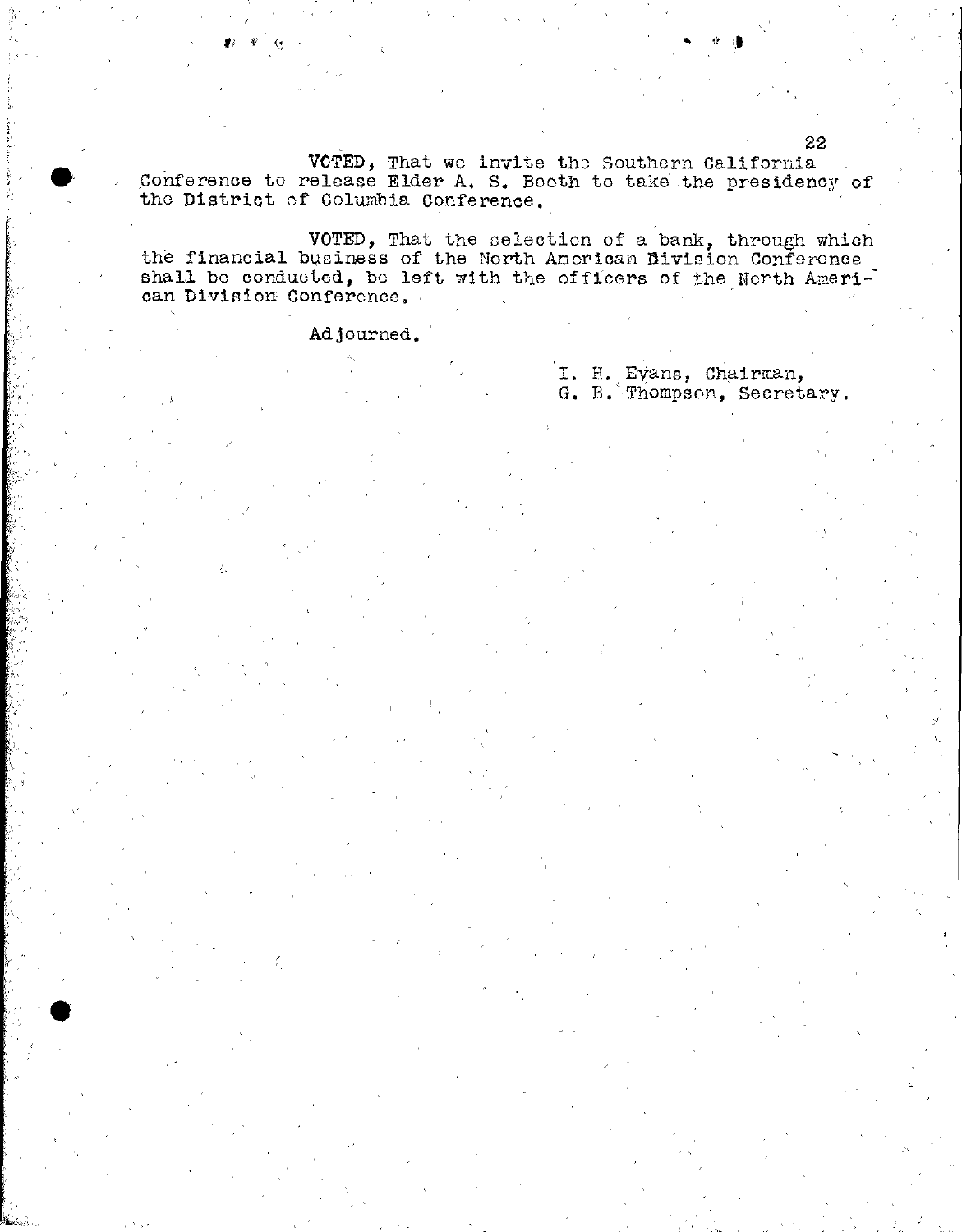## ELEVENTH MEETING EXECUTIVE COMMITTEE NORTH

## AMERICAN DIVISION CONFERENCE-

#### \*\*\*\*\*\*\*\*\*\*\*\*

PRESENT:

I. H. Evans, W. W. Prescott, H. R. Salisbury, G. B. Thompson, Matilda Erickson, W. T. Knox, C. S. Longacre, L. M. Bowen, B. G. Wilkinson, H. V. Miller.

Prayer by C. S. Longacre.

## WYOMING CAMP-HEETING:

VOTED: That if Elder Charles Thompson is not able to attend the Wyoming Camp-meeting, that Elder B. G. Wilkinson be asked to attend this meeting, with the understanding that we pay one-half his expenses to College View and return.

T. L. THEUMLER:

Elder T. L. Wheumler, of Baltimore, having failed in health to the extent that he is unable to carry forward his ministerial "ork for some time, he requests the North American Division Conference to pay the transportation of himself and family to his farm in Oregon, he to be self-supporting after reaching his home.

VOTED: That we pay the transportation of Elder T. L. Theunler and family to his home in Oregon, with the understanding that he be self-supporting after his arrival there.

#### HOME MISSIONARY SECRETARY:

VOTED: That we appoint Miss E. H. Graham temporary Secretary of the Home Missionary Department until the time of the Fall Council, when the matter will be further considered.

FOREIGN MISSION APPOINTEES:

VOTED: That we concur in the suggestion from the General Conference Committee that a Committee of six be selected from the General and Horth American Division Conferences to give careful consideration to those who come to the Foreign Mission Seminary under 'provisional appointment to labor in for-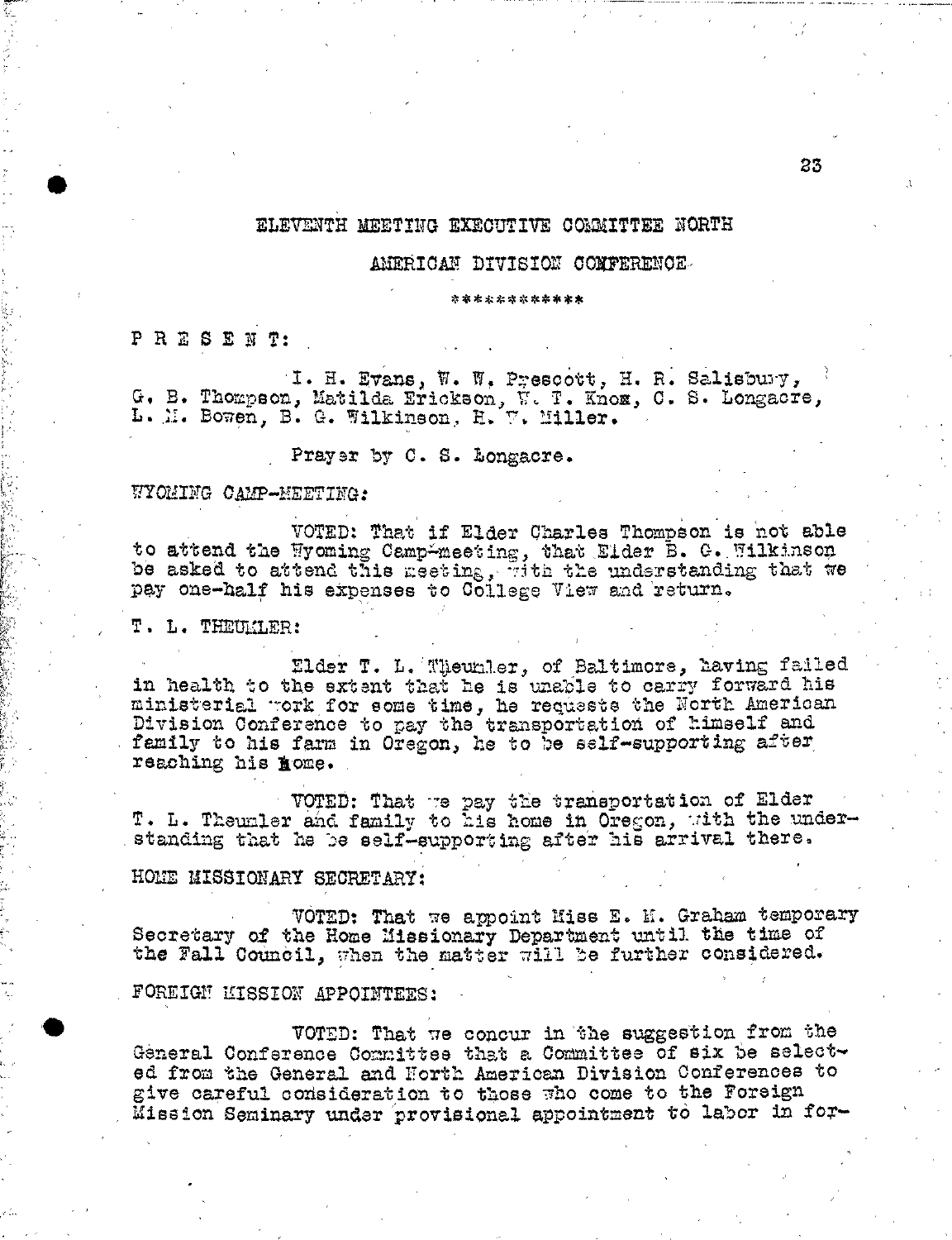eign fields, and that the President, Secretary and Treasurer be the members of this Committee from the North American Division Conference.

## SALARY W. W. PRESCOTT:

In arranging the work of Professor  $F$ . W. Prescott the Review and Herald Publishing Association has assumed one-half of his salary and the General Conference one-fourth. It half of his salary and the General Conference one-fourth. having been suggested that the North American Division Conference also assume one-fourth, it Gas

VOTED: That we pay one-fourth the salary of Prof. W. V.-Prescott.

# SALARY PROFESSOR CAVINESS:

A similar recommendation was considered regarding the salary of Professor Leon Caviness, but as he is not in any way directly-connected with the North American Division Conference in his labors, it was

VOTED: That-we 'ask the Review and Herald to pay the salary of Professor Caviness for such time as he is not employed by the Foreign Mission Seminary.

CAMP-MEETING HELP:

VOTED: That C. S. Longaore be invited to attend the camp-meetings in the Lake Union Conference.

VOTED: That Elder C. Sorenson attend the campmeetings in the Southern Union Conference, providing he is released from his work in the District-Conference.

OFFERING FOR NEGRO FORK:

In view of the fact that the thirteenth Sabbath offering will be taken the last Sabbath in September, it was

VOTED: That the time of the offering for the colored work be the last Sabbath in October instead of the first, as previously arranged; and that articles be prepared by I. H. Evans and  $\overline{v}$ . T. Knox for the Review and Herald, and C. B. Stephenson and B..Thompson for the Union and,State papers, setting forth the needs of a liberal offering.